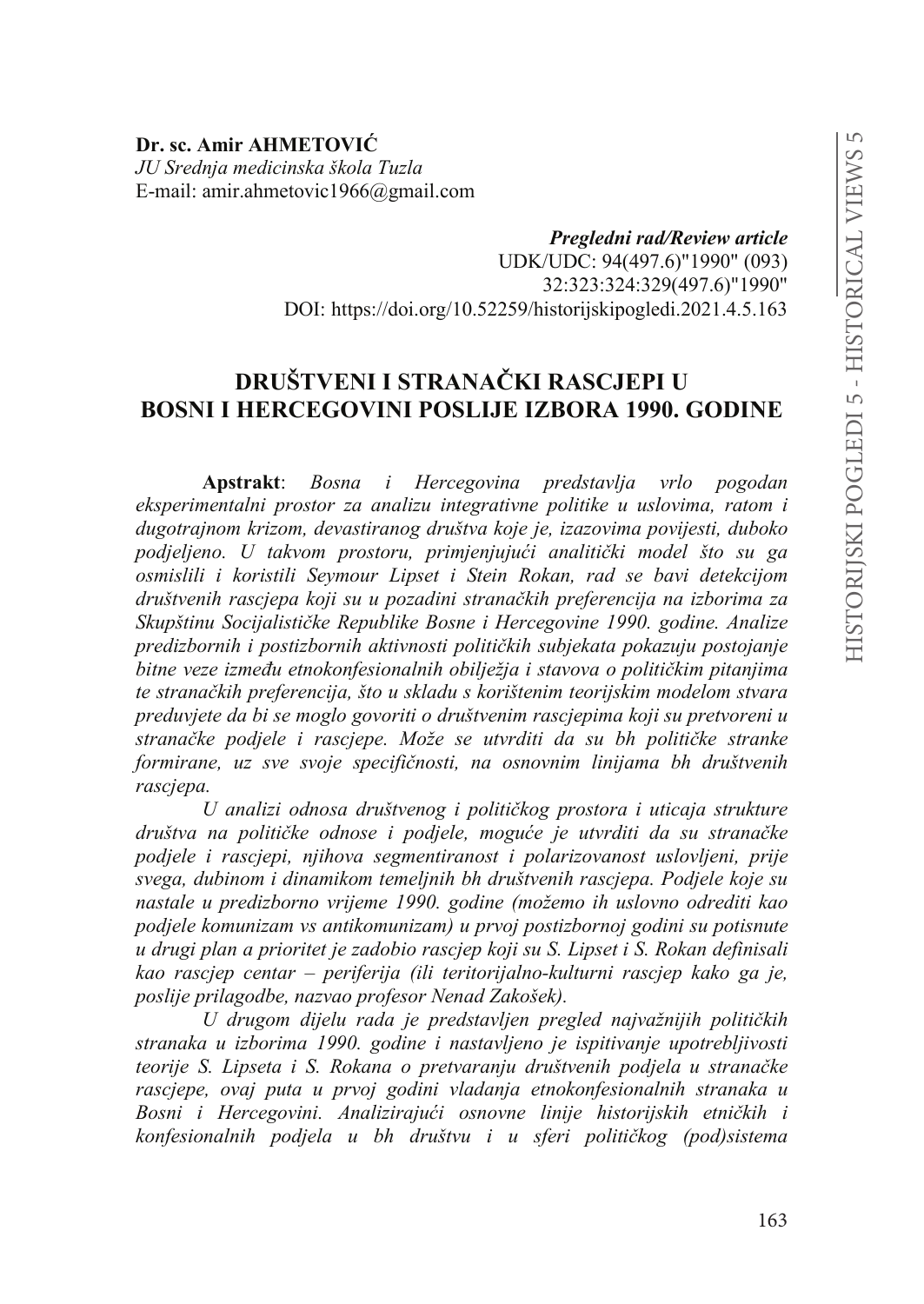posredstvom indikatora kao što su: preovladavajuće (etničke, konfesionalne, jezičke, kulturne i regionalne) identifikacije, odnos etnokonfesionalnog i građanskog, odnos prema pravima i slobodama garantovanih bh ustavom, odnos prema različitim riešenjima državnog pitanja (ostanak u zajedničkoj državi Jugoslaviji vs samostalna Republika Bosna i Hercegovina) u radu je provjeravana hipoteza da historijske linije etnokonfesionalnih rascjepa predstavljaju osnovnu determinantu političkih ciljeva na kojima će izrasti podjela između centralističke, decentralističke i separatističke orjentacije. Može se uočiti da je teritorijalno - kulturni rascjep (ponajprije u obliku sukoba centar - periferija) zapravo vrsta potpunog rascjepa s obzirom na to da je riječ o rascjepu koji uključuje sukob između stabilnih društvenih grupa (stanovnika centra i periferije ali i istovremeno pripadnika različitih etničkih i konfesionalnih zajednica). U bh slučaju radi se o (etničkim i konfesionalnim) zajednicama koje imaju različite poglede na najznačajnija pitanja društvenog uređenja zajedničke države što ima za posljedicu otvoren sukob na političkoj sceni u obliku glasanja za različite političke opcije a to se, po potrebi etnopolitičkih elita, može pretvoriti (vrlo lahko) u različite oblike nasilja nad drugim i drugačijim na teritoriji koja je pod njihovom političkom (i policijskom) kontrolom.

Ključne riječi: Stranački rascjepi, biračka uvjerenja, izbori za Skupštinu SR Bosne i Hercegovine, političke stranke, Srpska demokratska stranka, Stranka demokratske akcije, Hrvatska demokratska zajednica Bosne i Hercegovine, Savez komunista Bosne i Hercegovine (Socijaldemokratska partija Bosne i Hercegovine), Savez reformskih snaga Jugoslavije za Bosnu i Hercegovinu.

#### **SOCIAL AND POLITICAL DIVISIONS IN BOSNIA AND HERZEGOVINA AFTER THE 1990 ELECTIONS**

Abstract: Bosnia and Herzegovina represents a very suitable experimental space for the analysis of integrative policy in the conditions, war and long-lasting crisis, of a devastated society which, due to the challenges of history, is deeply divided. In such a space, applying the analytical model designed and used by Seymour Lipset and Stein Rokan, the paper deals with the detection of social divisions that underlie party preferences in the 1990 elections for the Assembly of the Socialist Republic of Bosnia and Herzegovina. Analyzes of pre-election and post-election activities of political entities show the existence of an important link between ethno-confessional characteristics and attitudes on political issues and party preferences, which in accordance with the used theoretical model creates preconditions for talking about social divisions that have turned into party divisions. It can be determined that they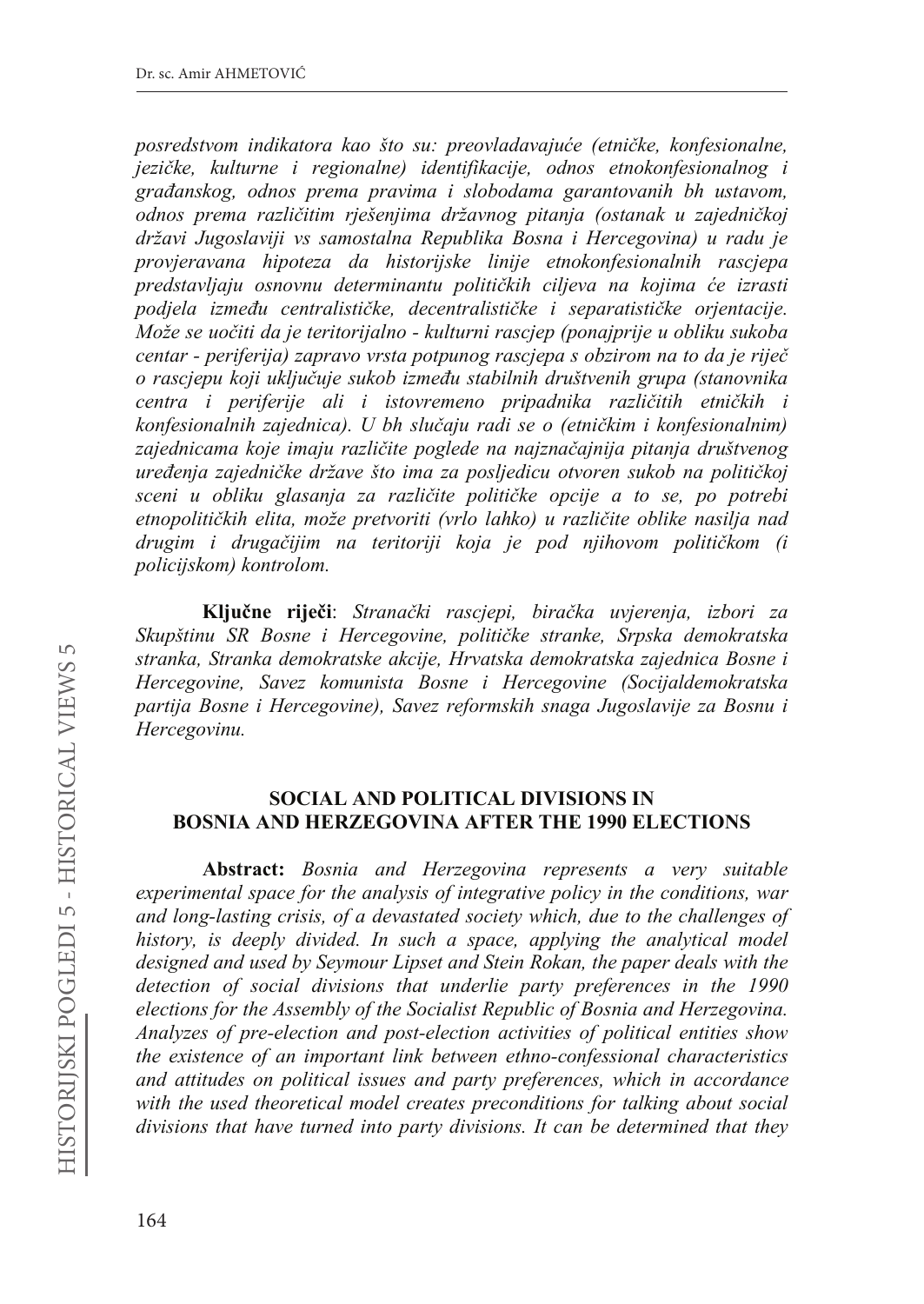are bh, political parties formed, with all their specifics, on the basic lines of Bosnia and Herzegovina social divisions.

In the analysis of the relationship between social and political space and the influence of the structure of society on political relations and divisions, it is possible to determine that party divisions and divisions, their segmentation and polarization are conditioned, above all, by the depth and dynamics of fundamental Bosnia and Herzegovina social divisions. The divisions that emerged in the pre-election period of 1990 (we can conditionally define them as divisions communism vs anti-communism) were pushed into the background in the first post-election year and priority was given to the split that S. Lipset and S. Rokan defined as the center-periphery split. (or the territorial-cultural split as, after adaptation, Professor Nenad Zakošek called it).

The second part of the paper presents an overview of the most important political parties in the 1990 elections and continues to examine the applicability of S. Lipset and S. Rokan's theory of turning social divisions into party divisions, this time in the first year of ethno-confessional parties in Bosnia and Herzegovina. Analyzing the basic lines of historical ethnic and confessional divisions in Bosnia and Herzegovina society and in the sphere of political (sub) system through indicators such as: predominant (ethnic, confessional, linguistic, cultural and regional) identifications, the relationship between ethno-confessional and civil, the relationship to the rights and freedoms guaranteed in Bosnia and Herzegovina. According to the Constitution, the attitude towards different solutions to the state question (remaining in the common state of Yugoslavia vs. the independent Republic of Bosnia and Herzegovina) tested the hypothesis that historical lines of ethnoconfessional splits represent the basic determinant of political goals. It can be seen that the territorial-cultural divide (primarily in the form of centerperiphery conflict) is actually a kind of complete split, given that it is a split that involves conflict between stable social groups (residents of the center and periphery but also members of different ethnic and confessional communities). In the Bosnia and Herzegovina case, these are (ethnic and confessional) communities that have different views on the most important issues of the social organization of the common state, which results in open conflict on the political scene in the form of voting for different political options, which can be transformed by ethnopolitical elites. (very easily) into various forms of violence against others and different in the territory that is under their political (and police) control.

Key words: Political divisions, voter beliefs, elections for the Assembly of SR Bosnia and Herzegovina, political parties, Serbian Democratic Party, Party of Democratic Action, Croatian Democratic Union of Bosnia and Herzegovina, League of Communists of Bosnia and Herzegovina (Social Democratic Party of Bosnia and Herzegovina), Alliance of Reformists Yugoslav forces for Bosnia and Herzegovina.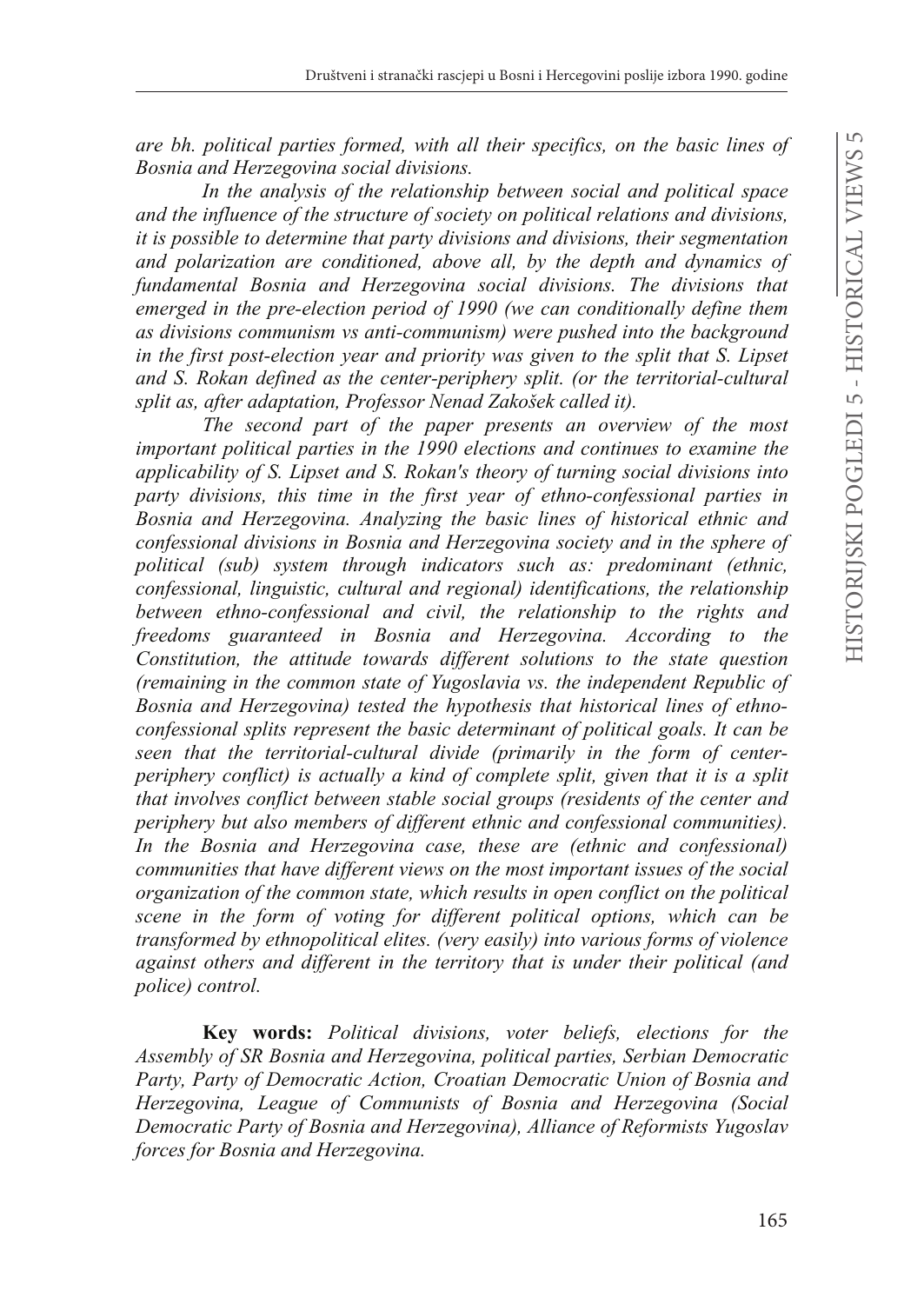#### Uvod

Politologe moderne epohe izuzetno zanimaju "društveni preduslovi za stvaranje demokratije". Kako se vrhunac demokratske "vještine mogućeg" nalazi u održavanju političke ravnoteže između konflikta i konsenzusa, što je posebno specifično u tranzicionim društvima sa nerazvijenim preduslovima demokratije (odsustvo kulture dijaloga, kompromisa i konsenzusa), samo od sebe se nametnulo pitanje moguće primjene Lipsetove i Rokanove teorije društvenih rascjepa na primjeru Bosne i Hercegovine. Iako je teško opredijeliti se za jedan ključni zaključak obimnog istraživanja društvenih rascjepa Lipseta i Rokana, za potrebe ovog rada možda bi to mogla biti sljedeća rečenica: "Karakter i sadržaj glavnih sukoba koji imaju uticaj na političku stabilnost društva uglavnom su određeni historijskim činiocima koji su uticali na način rješavanja glavnih pitanja koja dijele društvo ili koji su doveli do toga da ona ostanu neriješena".<sup>1</sup>

Zašto su za demokratiju opasna stanja dugoročnog nerješavanja ključnih problema koje dijele društvo i onesposobljavaju ga da "djelotvorno integriše vrijednosti"? Lipset, u vezi sa ovim pitanjem, primjećuje: "...prenošenje problema iz jednog historijskog perioda u drugi čini da se politička atmosfera odlikuje prije gorčinom i frustracijom nego tolerancijom i kompromisom. Ljudi i stranke počinju da se razilaze, ne po načinu rješavanja tekućih problema, već po osnovnim protivrječnim stavovima".<sup>2</sup> Bosna i Hercegovina je knjiški primjer kako političke institucije, organizacije (NVO i stranke) i političke elite (i "elite" u svim sferama života) mogu postati ključnim faktorom akumulacije društvenih tenzija i produbljavanja trajnih društvenih rasciepa.

Bosanskohercegovački etnonacionalizam je, krajem 1980-ih, obnovio (stvorio novi) oblik komunikacije i socijalizacije u kojem su etničke vrijednosti, mitovi i historijsko sjećanje postali osnova politički mobilisane zajednice. Cilj je bio da se etničke podjele u Bosni i Hercegovini stave u prvi plan a građanstvo potisne etnonacionalizmom. "Bh male razlike" (u jeziku, kulturi i slično) imale su sve što je etnopolitičkim menadžerima trebalo da svaku od njih predstavi kao "temelj etničkog identiteta" prikladnim za stranačku referenciju.<sup>3</sup> Kako bi etničke i konfesionalne razlike učinili značajnim na organizacionom planu bh etnopolitički poduzetnici prihvataju se posla na oživljavanju trauma iz prošlosti (obilaze masovna stratišta iz Drugog svjetskog rata) i konfesionalnih tradicija (nosanje mošti pravoslavnih svetaca) uz proizvođenje političkih afera (Agrokomerc, Neum i mnoge druge, u organizaciji beogradskih medija) i

<sup>&</sup>lt;sup>1</sup> Seymour Martin Lipset, Politics and the Social Sciences, Ed. Oxford University Press, New York 1969, 106. (dalje: S. M. Lipset, Politics and the Social Sciences).

<sup>&</sup>lt;sup>2</sup> S. M. Lipset, *Politics and the Social Sciences*, 112-113.

<sup>&</sup>lt;sup>3</sup> Sve očitiju politizaciju etničkog pitanja bh komunisti su shvatili kao umanjivanje klasnog u korist etničkih i konfesionalnih organizacionih formi i pokušali su to zaustaviti zakonskom sankcijom (o tome više u nastavku rada).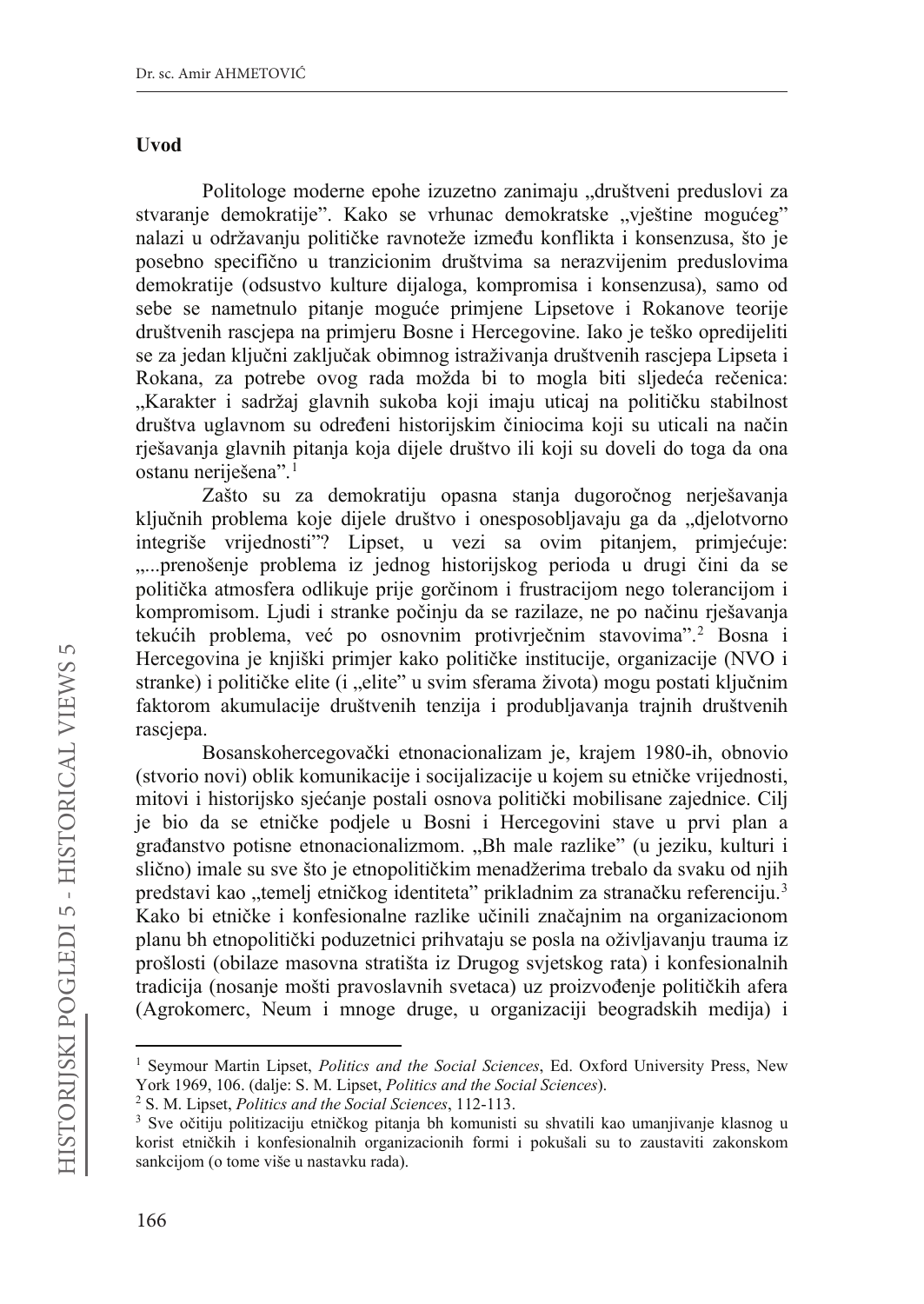slično. Bh politički sistem 1990-ih formiran je, uz sve svoje specifičnosti, na osnovnim linijama bh društvenih rascjepa. Društveni rascjepi nisu bilo koje, već samo najdublje linije društvenih razlika oko kojih se organizuju (bh političke) stranke i podjele pretvaraju u dugotrajne rasciepe. U radu se želi provieriti da li su bh političke stranke i stranački rasciepi rezultat segmentiranosti i polarizovanosti bh društva i da li je bh politički sistem uslovljen prije svega dubinom i zaoštrenošću temeljnih bh etnokonfesionalnih rasciepa. S obzirom da su u pitanju povijesni rasciepi (religijski, etnički, jezički, kulturni, ideologijski, regionalni...) jasno je da su se, početkom 1990-ih političke stranke, interesne grupe i udruženja građana organizovali u skladu s ovim bh. rascjepima. Dijelove bh građanstva nastale na ovim rascjepima možemo nazvati segmentima bh pluralnog društva. Pojam pluralno društvo koristim u smislu koje mu daje Arend Lijphart - "...pluralno društvo je, u najstrožem smislu, smjesa (naroda) budući da se miješaju, ali ne i stapaju".<sup>4</sup> Prethodno treba odgovoriti na polazna pitanja: šta su ključne linije društvenih rascjepa? Kako se one međusobno preklapaju i presjecaju? Kako i pod kojim uslovima se odvija transformacija društvenih rascjepa u stranački sistem? Međutim, prostor predviđen za ovaj rad ne omogućava elaboraciju svih prethodno postavljenih pitanja.

Fokus politološkog pristupa analizi bh stranaka i stranačkog sistema je karakter veze koja se uspostavlja između društvenog rascjepa i njegovog stranačko-političkog predstavljanja. Da se uočiti da postoji visok stepen saglasnosti (povezanosti) ključnih linija bh društvenih rascjepa i političkog organizovanja u Bosni i Hercegovini. Važno pitanje pri tome je, da li će brojne i relevantne društvene podjele pronaći političke menadžere i lidere društvenih grupa koji će biti u mogućnosti da se politički predstave i artikulišu svoje interese u sferi politike. Pogotovo što su i same brojne linije društvenih podjela (konfesionalne, etničke, klasne, rodne, generacijske i druge) međusobno izukrštane, dinamične i daju vrlo različite pokušaje političkog predstavljanja (kroz više desetina političkih stranaka u Bosni i Hercegovini).

Dakle, jednom iskazani društveni impulsi, najčešće nedovoljno kristalizovani, prolaze kroz filter političkih menadžera i vraćaju se kao politička ponuda u koju su uračunati i ugrađeni i specifični interesi i motivi političkih poduzetnika. Pri tome, politički poduzetnici u Bosni i Hercegovini su prosto prisiljeni da povremeno otvaraju stara i nameću (proizvode) nova pitanja i problematizuju razlike i oko pitanja oko kojih većina biračkog tijela nema definisani stav ili čak nema za njih gotovo nikakav interes (npr. prenošenje nekih entitetskih nadležnosti i slično). Ovdje se kao važno može pojaviti i pitanje u kojoj mjeri bh stranke izražavaju, a u kojoj mjeri same proizvode društvenu i političku agendu i stavove građana i pitanje u kojoj mjeri građani i civilno društvo na te agende i stavove mogu bar da utiču. Elemente za odgovor

<sup>&</sup>lt;sup>4</sup> Arend Lijparhd, *Demokracija u pluralnim društvima* (s engleskog prevela Jakovlev Božica), Globus nakladni zavod, Školska knjiga, Zagreb 1992, 24.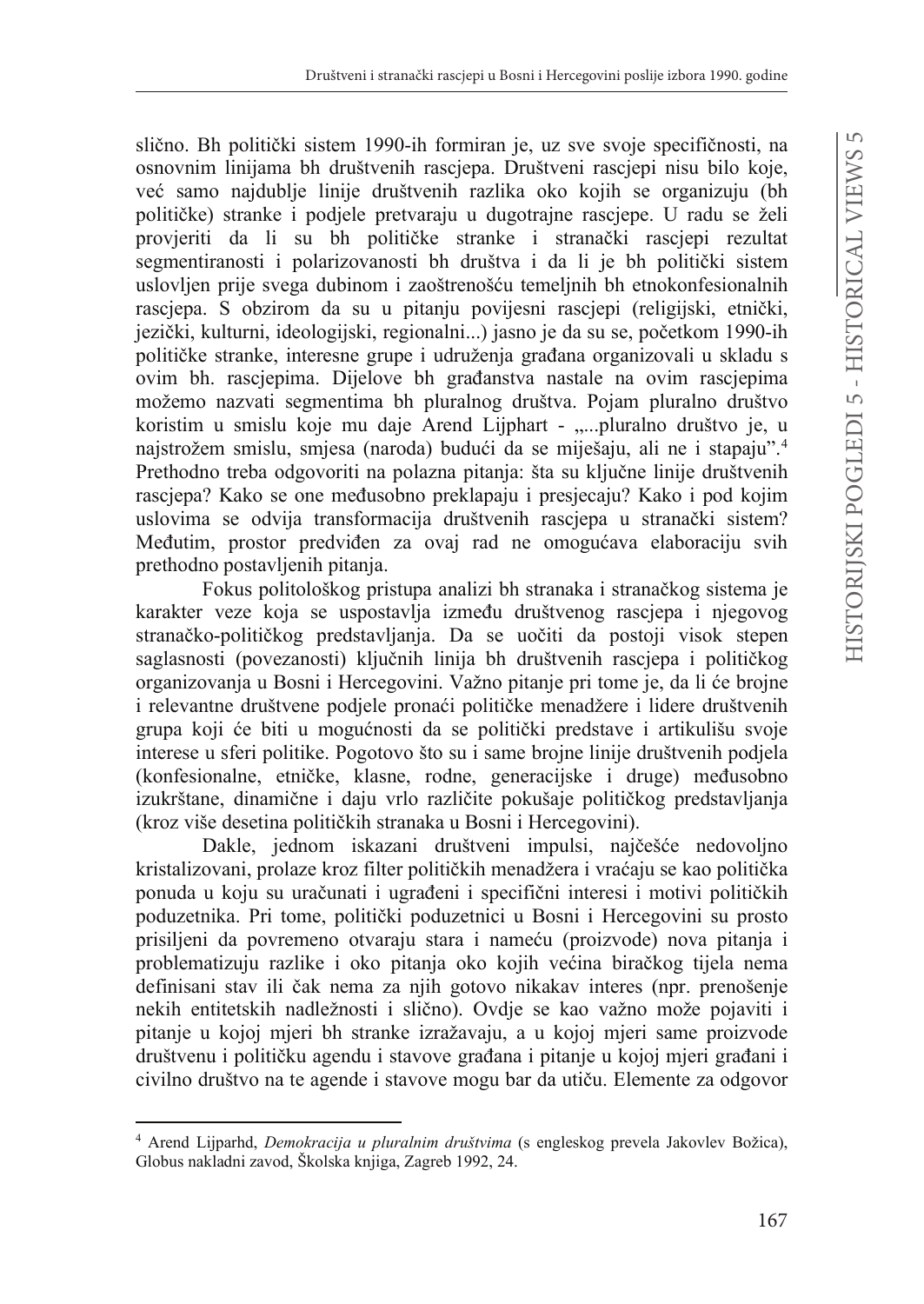može ponuditi analiza odnosa između socijane pripadnosti građana, na jednoj, partijskog opredjeljenja na drugoj i njihovog prihvatanja određenih političkih stavova i vrijednosti na trećoj strani. Ako postoji značajna međusobna veza moglo bi se zaključiti da bar posredno linije društvenih rascjepa uslovljavaju stranačku podielu.

Značajan, čak diskriminacijski uticaj stranačke pripadnosti i identifikacije na usvajanje određenih stavova, govori o snažnom povratnom djelovanju stranaka pa čak i o nekoj vrsti stvorenog stranačkog identiteta. Složena lična "jednačina birača" može za efekat imati da pripadnici iste društvene grupe, primjera radi, različito rangiraju svoj etnički ili klasni interes i različito glasaju. Koncept rascjepa je posredujući koncept između koncepta društvene stratifikacije<sup>5</sup> i njenog uticaja na političko grupisanje (institucije) i političkog koncepta koji akcenat stavlja na povratni uticaj političkih institucija i odluka na promjene društvene strukture.

Dakle, ključne bh linije podjela u etničkoj, konfesionalnoj i kulturnoj sferi (njihov razvoj i dominantno višepolarni karakter), preko promjena u formama i širini interesnog političkog organizovanja utiču na bh političke opcije i na dodatno usložnjavanje i pojačavanje političkih rascjepa. Politički sistem u Bosni i Hercegovini, naravno nije tek prosti refleks društvenih podjela. Linije društvenih podjela se preklapaju sa etnokonfesionalnim podjelama ali ih i presjecaju tako da više etnokonfesionalnih grupa može da koegzistira unutar istog stranačko-političkog okvira (etničkog, liberalnog, konzervativnog, socijaldemokratskog, zelenog i slično). Pri tome su aktuelne podjele uslovljene prethodním bh etničkim, konfesionalním i političkim podjelama i tradicijom pa se dešava da političke i kulturne organizacije i obrasci pokazuju tendenciju da dugo traju i da često, po zakonu inercije, i nadžive povode, pa i razloge i svrhu svog nastanka. Upravo su na ovoj pojavi Lipset i Rokan formulisali svoju poznatu "hipotezu zamrzavanja". Oni su u 1960-im godinama pošli od stava da su aktuelne političke podjele u državama Zapadne Evrope rezultat "zamrznutih" društvenih rasciepa, nastalih još sa nacionalnom i industrijskom revolucijom. Ove revolucije, po njima, proizvele su četiri osnovne linije rascjepa: državacrkva, centar-periferija, selo-grad i rad-kapital. Rascjepi koji nastaju između centra i periferije, države i Crkve, grada i sela te rada i kapitala dovode do razvoja zasebnih interesa, vrijednosti i identiteta, koji potom svoj institucionalizirani oblik dobivaju uspostavom političkih stranaka. Po Rokanu i Lipsetu, društvena struktura se i formira na ovim rascjepima. Strukturu svakog društva određuju međusobna preklapanja i presjecanja klasno-socijalnih, etničkih, konfesionalnih, imovinskih, statusnih i rezidencijalnih (selo-grad) podjela sa formiranim regionalnim kulturama. Ključno je pitanje kako se vrši prevođenje strukture društvenih rascjepa u stranački i politički sistem.

<sup>&</sup>lt;sup>5</sup> Društvena stratifikacija se definira kao struktuirana, stabilna i trajna nejednakost skupina/grupa u društvu, koje su hijerarhijski poredane u slojeve/klase. Svaku stratifikaciju prati ideologija, kojom se ista opravdava i podupire.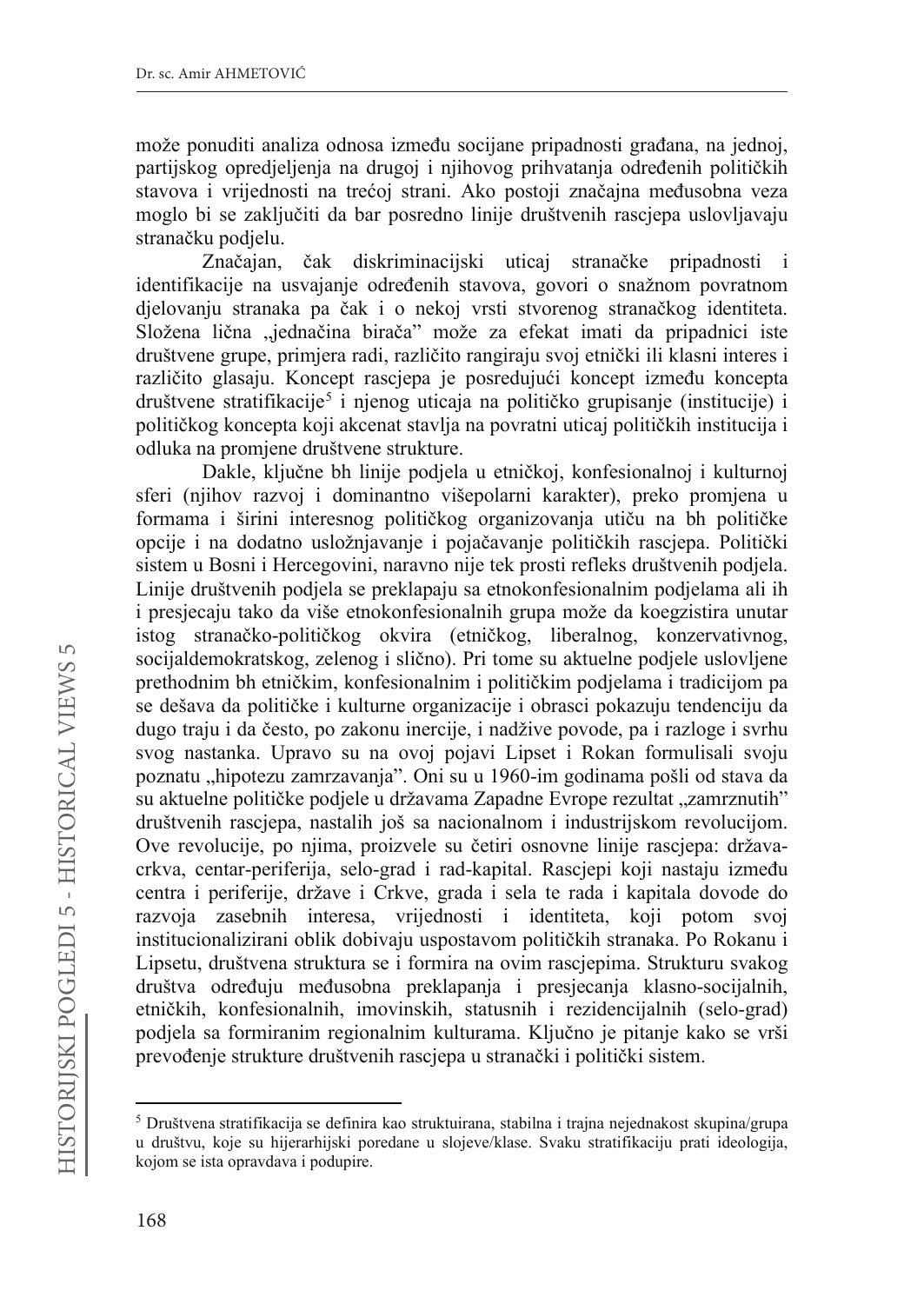## Izborni sistem, predizborna kampanja i rezultati izbora 1990. godine u Republici Bosni i Hercegovini

Nakon sloma realsocijalizma, simbolizovanog kroz pad Berlinskog zida 1989, zemlje Istočne Evrope "vratile" su se liberalno-demokratskom konstitucionalizmu (u tzv. trećem talasu demokratizacije). Stranke u SR Bosni i Hercegovini, kao i u ostatku Istočne Evrope, nastajale su na osnovama naslijeđenim iz prethodnih režima (komunističkog režima i režima autoritarne monarhije) tražeći i pronalazeći podršku za svoju organizaciju. U slučaju novonastajućih bh etničkih stranaka - podršku su pronalazili u vjerskim institucijama koje je komunistički režim značajno sputavao.

Dakle, talas demokratizacije u Istočnoj Evropi, koji je rezultirao urušavanjem komunizma, kao i izbori u Sloveniji i Hrvatskoj, prisilili su Savez komunista Bosne i Hercegovine da i sam organizira višestranačke izbore. Izbori u Bosni i Hercegovini, planirani su u uobičajenom terminu (novembar 1990), četiri godine nakon prethodnih izbora (1986. godine). Savez komunista Bosne i Hercegovine je, dakle, bio natjeran da započne temeljne promjene u političkoj organizaciji društva. Pitanje pred kojim se tada našla Bosna i Hercegovina bilo je u osnovi vrlo jednostavno: hoće li se vlast jednog kolektiviteta (radničke klase) zamjeniti vlašću građana ili vlašću drugih kolektiviteta – naroda (konstitutivnih). "Država građana" je jedino tada imala šansu ali u javnom prostoru je imala nedovoljnu podršku (bila je odbacivana).<sup>6</sup>

Prvobitno su Izbornim zakonom Bosne i Hercegovine iz 1990. godine zabranjene političke stranke organizirane na etničkom (nacionalnom) principu. Tu odredbu Izbornog zakona je, u anketama provođenim u to vrijeme, podržao veliki broj građana. Naknadno je, odlukom Ustavnog suda Bosne i Hercegovine, ova odredba poništena i omogućena je registracija nacionalnih preventivnom pokušaju stranaka.<sup>7</sup>  $\Omega$ ovom sprečavanja povratka etnonacionalizma prof. Duraković Nijaz u svojoj knjizi Proklestvo Muslimana piše: "Posebno je naglašen zaključak da 'Ustavom treba onemogućiti svako

<sup>&</sup>lt;sup>6</sup> Odluke o etnopolitičkom organizovanju bh Srba i bh Hrvata bile su nemetnute iz Beograda i Zagreba, jedina odluka koja je mogla biti donijeta u Bosni i Hercegovini bila je o tome hoće li se i Bošnjaci (Muslimani) tako organizirati ili će se opredijeliti za organizovanje na "građanskom" principu. Novonastajuća muslimanska politička klasa se opredijelila (pod uticajem iz susjedstva) za etnopolitičko organizovanje i ta opcija je, zahvaljujući tome, tada i prihvaćena.

<sup>7</sup> Naime, Skupština SR Bosne i Hercegovine je, pripremajući se za delegatske izbore u martu 1990. donijeli izborni zakon koji je u čl. 4. decidirano zabranjivao političko organiziranje u Bosni i Hercegovini na nacionalnoj osnovi. Ustavni sud Bosne i Hercegovine, čiji je predsjednik tada bio dr. Kasim Trnka, je osporio ovu uredbu, pa je u Zakonu o izborima odbornika i poslanika u skupštine društveno-političkih zajednica, prema kojemu su i obavljeni izbori u Bosni i Hercegovini 1990, ova kontraverzna odredba izostavljena. Suad Arnautović, Izbori u Bosni i Hercegovini '90. Analiza izbornog procesa, Promocult, Sarajevo 1996, 11. (fusnota 2). (dalje: S. Arnautović, Izbori u Bosni i Hercegovini).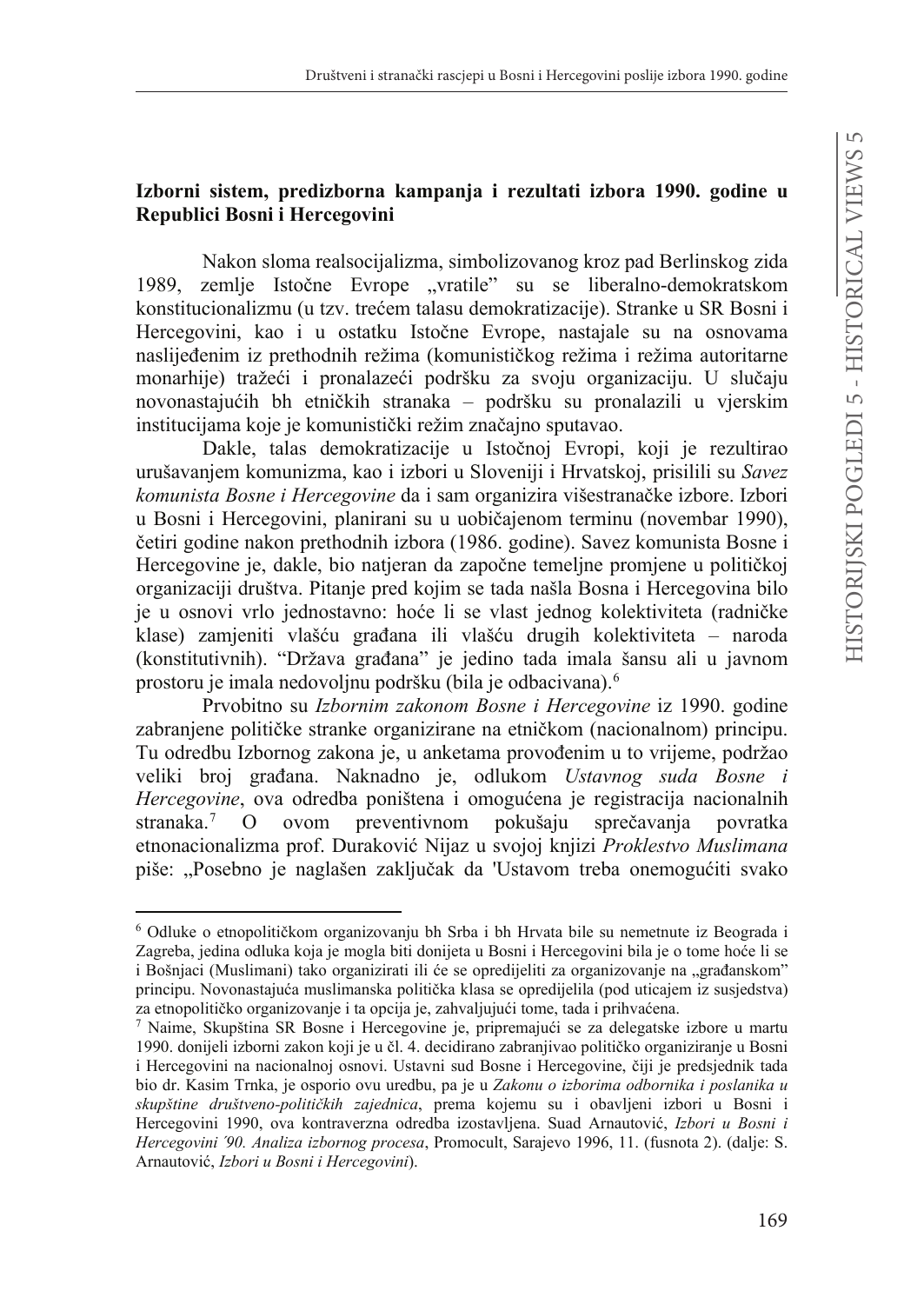političko organizovanje koje zagovara nacionalnu, vjersku ili rasnu mržnju među ljudima, ili bilo koju vrstu nasilja ili terorizma'. Isto tako, posebnom tačkom je traženo da novim 'Ustavom SR Bosne i Hercegovine treba izričito zabraniti djelovanje mogućih partija u zemlji ili izvan SFRJ, čiji je cilj razbijanje zajedničkog života naroda Bosne i Hercegovine ili ugrožavanje bratstva i jedinstva i međunacionalnih odnosa u cjelini'. (...) U kasnije donesenom izbornom zakonu u čl. 4. zabranjuje se političko organiziranje na nacionalnoj osnovi. Zato prva od nacionalnih stranaka koja stupa u izbornu kampanju daje sebi demokratsko građansko ime: 'Stranka demokratske akcije' – (SDA). U međuvremenu, zdušnim naporom Ustavnog suda Bosne i Hercegovine, osporena je pravna valjanost tog člana, tako da se formiraju i druge nacionalne stranke, ali već sa nacionalnim prefiksom: 'Srpska demokratska stranka' – (SDS) i 'Hrvatska demokratska zajednica' – (HDZ)". <sup>8</sup>

Dakle, Ustavni sud Bosne i Hercegovine je (zbog demokratičnosti procesa) dao institucionalnu i zakonsku mogućnost bh političkim poduzetnicima da se opredjele za koncept etnokonfesionalnog političkog organizovanja koji će istim omogućiti dugo vladanje uz malo ili nimalo odgovornosti i kompetencija a na račun svojih građana – etnoglasača koji će, ostatak života, zahvaljujući podobnim medijima pod kontrolom etnomenadžera permanentno biti u stanju konflikta.<sup>9</sup>

Lipset i Rokan prevođenje društvenih rascjepa u stranačko-političke podjele vezuju prvo za postojanje normativnih preduslova za predstavlianie interesa (etnonacionalnih, konfesionalnih, klasnih i drugih), a onda i za grupni proračun o troškovima i koristima (političko poduzetništvo). U slučaju otvorenih mogućnosti za legalno i legitimno, pluralno višestranačko organizovanje troškovi i privilegije političkog predstavljanja se proračunavaju u zavisnosti od prirode izbornog sistema i formiranih odnosa političke većine i manjina, odnosno postojeće strukture političke arene i rasporeda političkih snaga u njoj.

Izbori u Bosni i Hercegovini su raspisani na osnovu Odluke predsjednika Skupštine SR Bosne i Hercegovine i provedeni su na osnovu Zakona o izboru odbornika i poslanika u skupštine društveno-političkih zajednica, te Zakona o izboru i opozivu članova Predsjedništva SR Bosne i Hercegovine. Izbori su održani istovremeno za članove Predsjedništva SR Bosne i Hercegovine i za Skupštinu SR Bosne i Hercegovine.<sup>10</sup> Prvi

<sup>8</sup> Nijaz Duraković, Proklestvo Muslimana, DAS Sarajevo, Sarajevo 1993, 240.

<sup>&</sup>lt;sup>9</sup> Ustavni sud Njemačke može (zbog demokratije) zabraniti političko predstavljanje nacionalsocijalistima (zbog zaštite ljudskih prava) a bh Ustavni sud se (navodno zbog demokratije i ljudskih prava) založio za političko predstavljanje etnonacionalista, što isto govori o kvaliteti bh. elita. Naime, bh etnopolitički procesi su definisali duboke strukturalne interese u bh društvu, oko kojih se vodila većina bh društvenih sukoba u 20-om stoljeću, što je za posljedicu imalo oblikovanje odgovarajućih ideologija i strašne zločine u Prvom i Drugom svjetskom ratu u Bosni i Hercegovini.

<sup>&</sup>lt;sup>10</sup> Suad Arnautović, Političko predstavljanje i izborni sistemi u Bosni i Hercegovini u XX stoljeću, Promocult, Sarajevo 2009, 539.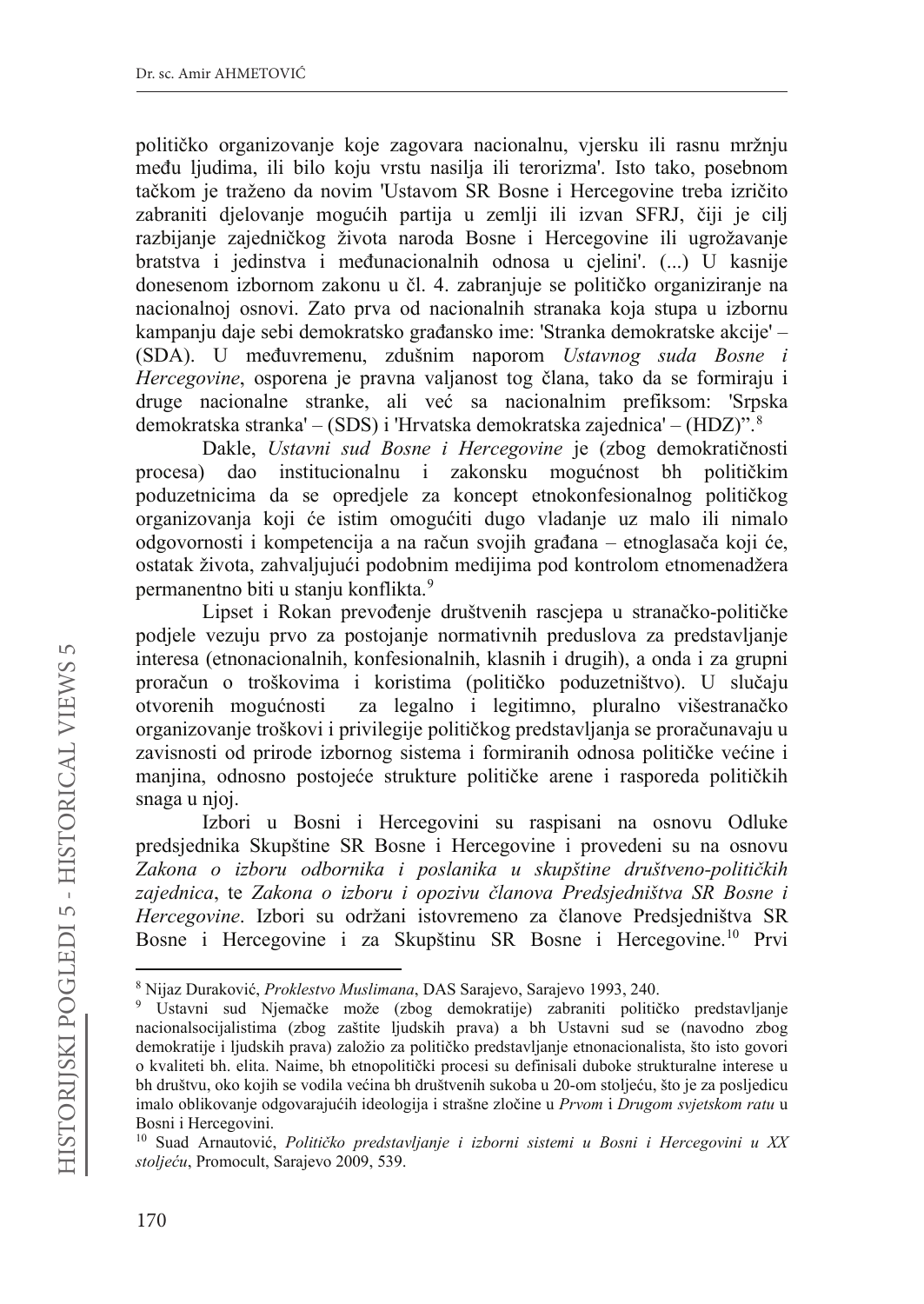višestranački izbori u Bosni i Hercegovini su predstavljali svojevrsni referendum o višedecenijskoj komunističkoj vladavini.

Za izbore u novembru 1990. godine u Bosni i Hercegovini svoje kandidate za Skupštinu SR Bosne i Hercegovine prijavilo je 15 političkih stranaka. O programskoj orjentaciji tih stranaka prof. Pejanović tvrdi: "Najveći broj stranaka u izbornoj kampanji bio je programski neprofiliran. Postojala su odstupanja u praksi u odnosu na programske koncepcije. Zbog toga se i stranke nisu iskazivale u izbornoj kampanji po ustanovljenoj šemi kao ljevica, desnica i centar. Glavna razdioba između stranaka svodila se na: 1) stranke koje su za programsku osnovu imale promociju nacionalnih interesa, i 2) stranke koje su promovisale socijalne interese građana. Monopol u promociji nacionalnih interesa zadobile su tri etničke stranke: HDZ, SDS i SDA, još u toku izborne kampanie 1990. godine. Postojalo je zajedničko stanovište u tretmanu pozicije svog naroda i kod HDZ i kod SDA i kod SDS. To stanovište se zasnivalo na tezi o ugroženosti naroda u pogledu slobode na nacionalni razvitak, a naročito u pogledu političkih sloboda i slobode vjeroispovijesti. Vjerske zajednice su u ovom stanovištu prepoznale mogućnosti za afirmaciju vjerskih sloboda, a koje nisu imale u jednopartijskom režimu. Na ovoj osnovi došlo je do iskazivanja otvorene podrške vjerskih zajednica etničkim strankama u kampanji za izbore u novembru 1990. godine.

Redukcija građanskog izbornog tijela u Bosni i Hercegovini na tri nacionalna tijela: bošnjačko, srpsko i hrvatsko postaće osnova historijskom procesu u Bosni i Hercegovini koji se može označiti kao proces u kome je politički pluralizam zamijenjen etničkim pluralizmom. Radi se o tome da se politička pripadnost javlja istovremeno i kao nacionalna pripadnost. Građanski identitet je redukovan isključivo na nacionalni identitet. Osnova političke reprezentacije nije građanin već nacija i nacionalni identitet".<sup>11</sup>

Dakle, umjesto promocije individualnih interesa i prava građana kao pojedinaca, politički interesi na početku 1990-ih se oblikuju na nacionalnoj osnovi, a to znači na kolektivitetu. Ovo je iskorišteno da novonastajuća politička elita (možda je ispravnije nazvati ih političkom klasom jer su izrasli iz radničke klase) svoje uske interese predstavljaju kao interese svog naroda i grubo zloupotrebljavaju moć dobijenu putem izbora u nadolazećem vremenu.

Etnonacionalne stranke, bez obzira na povremena prepucavanja i uzajamne optužbe oko metoda agitacije (npr. nerijetko vezanje muslimanske "zelene" zastave i hrvatske "šahovnice") i bojazan da se ne napravi politički savez Bošnjaka i Hrvata protiv Srba, su uspostavile prećutnu saradnju (sa ciljem da dotadašnjoj, socijalističkoj, vlasti u zemlji dođe kraj). Sastavni dio njihove predizborne kampanje bilo je sistematsko blaćenje i ocrnjivanje građanskih stranaka koje su navodno odvlačile glasove od stranaka koje jedino mogu autentično zastupati interese bh naroda. Građanska opcija u Bosni i

<sup>&</sup>lt;sup>11</sup> Mirko Pejanović, Politički razvitak Bosne i Hercegovine u postdejtonskom periodu, TDK Šahinpašić, Sarajevo 2005, 85.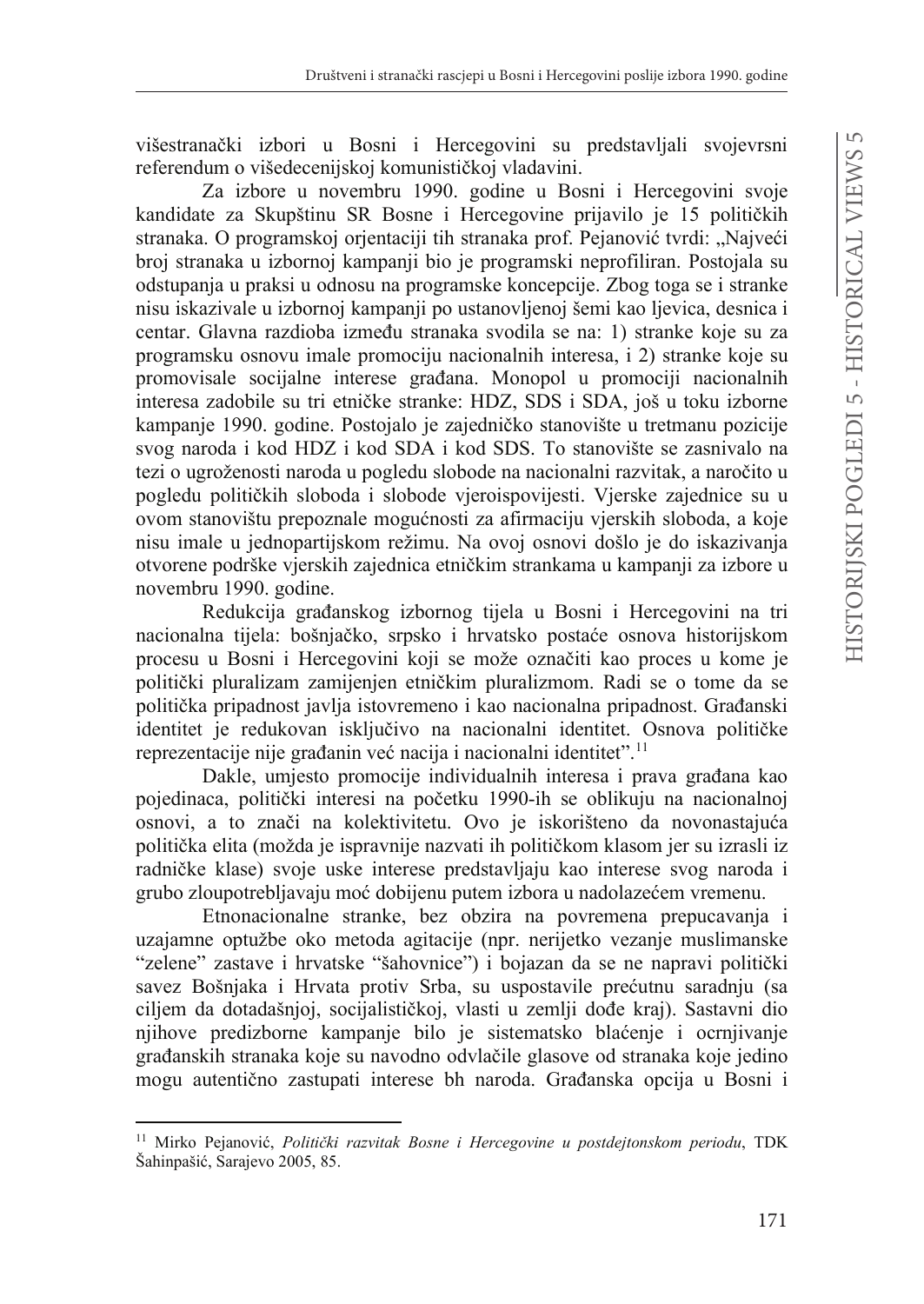Hercegovini je, pak, bila podijeljena između Saveza komunista Bosne i *Hercegovini* i *Saveza reformskih snaga Jugoslavije*, nove stranke koju je tada vodio popularni premijer Ante Marković.

Za političku kampanju u predizbornom periodu prof. Zoran Tomić tvrdi: "Analizirajući političku komunikaciju i izbornu kampanju 1990. godine, može se istaći kako izborne kampanje u suvremenom smislu riječi nije ni bilo. Razloge prije svega treba tražiti u činjenici da političke stranke unutar sebe nisu imale dovoljno osposobljene i educirane osobe za kreiranje i provedbu modernih kampanja. Također, razlog je i činjenica da nakon rušenja jednostranačkog sustava i raspada bivše zajedničke države Jugoslavije nacionalnim strankama gotovo nije ni trebala kampanja, jer je antijugoslavenstvo i nacionalni naboj bio takav da je kampanja bila tek dio izbornog procesa kojeg samo treba obilježiti i odraditi. U takvoj sociopsihološkoj klimi gotovo unaprijed se znao pobjednik".12

Treba napomenuti i da se tranzicija iz jednopartijskog sistema u višepartijski sistem odvijala u vrijeme kada je socijalna i politička kriza dostigla svoj vrhunac (poslije afera: Agrokomerc, Neum, Moševac, Jole Musa, Kecmanović i mnogih drugih), u vrijeme kada su u društvu dominirala nacionalna pitanja i paralelno sa raspadanjem federalne Jugoslavije.

Ovdje treba podsjetiti i u kakvoj se političkoj atmosferi sve to odvijalo. Svi oblici nasilja prisutni u to vrijeme u Jugoslaviji (političko nasilje, ustavnopravno nasilje, organizirano zastrašivanje, ubistva...) sudjeluju u onome što možemo nazvati "teror opće atmosfere". Istina, građane Bosne i Hercegovine niko ne dira, niko ih ne napada, niko ne cenzurira, niko im pojedinačno ne prijeti, ali ipak, narod šapuće, narod osluškuje, preza i kalkulira. Tišina je bolna. Strah je visio u zraku, zebnja je strujala sa svakim udisajem zraka, ulicama Bosne i Hercegovine je lebdjela briga.13 To je atmosfera u kojoj su se provodili izbori 18. novembra 1990. godine, a birali su se poslanici u dva doma Skupštine SRBiH (Vijeće općina i Vijeće građana), sedam članova *Predsjedništva Bosne i Hercegovine* i odbornici u općinskim parlamentima.

U vrijeme kada se socijalistički režim u SR Bosni i Hercegovini urušavao, građani koji nisu bili naučeni da biraju između ponuđenog (zbog života u jednopartijskom sistemu) su dovedeni u situaciju da biraju na najvažnijim izborima za njih i za Republiku Bosnu i Hercegovinu. Nakon 45 godina vladavine Saveza komunista Bosne i Hercegovine, građani su glasali za promjene, ali zbog opće nepovoljne atmosfere u društvu – glasali su, u najvećem broju za etničke političke stranke. I iz jednog jednoumlja (socijalističkog) bh građani su dospjeli u drugo jednoumlje (etnokonfesionalno).

<sup>&</sup>lt;sup>12</sup> www.zorantomic.net/index.php?option=com\_content&view=article&id=138:poeci-politikogkomuniciranja-u-bosni-i-hercegovini&catid=42:politicko-komuniciranje&Itemid=94 (Preuzeto: 01. jula 2011).

<sup>&</sup>lt;sup>13</sup> Višee u: Esad Zgodić, *Država, nacija, demokratija: iz diskursa SDP Bosne i Hercegovine*, izdavač KO SDP BiH, Sarajevo 1998, 76.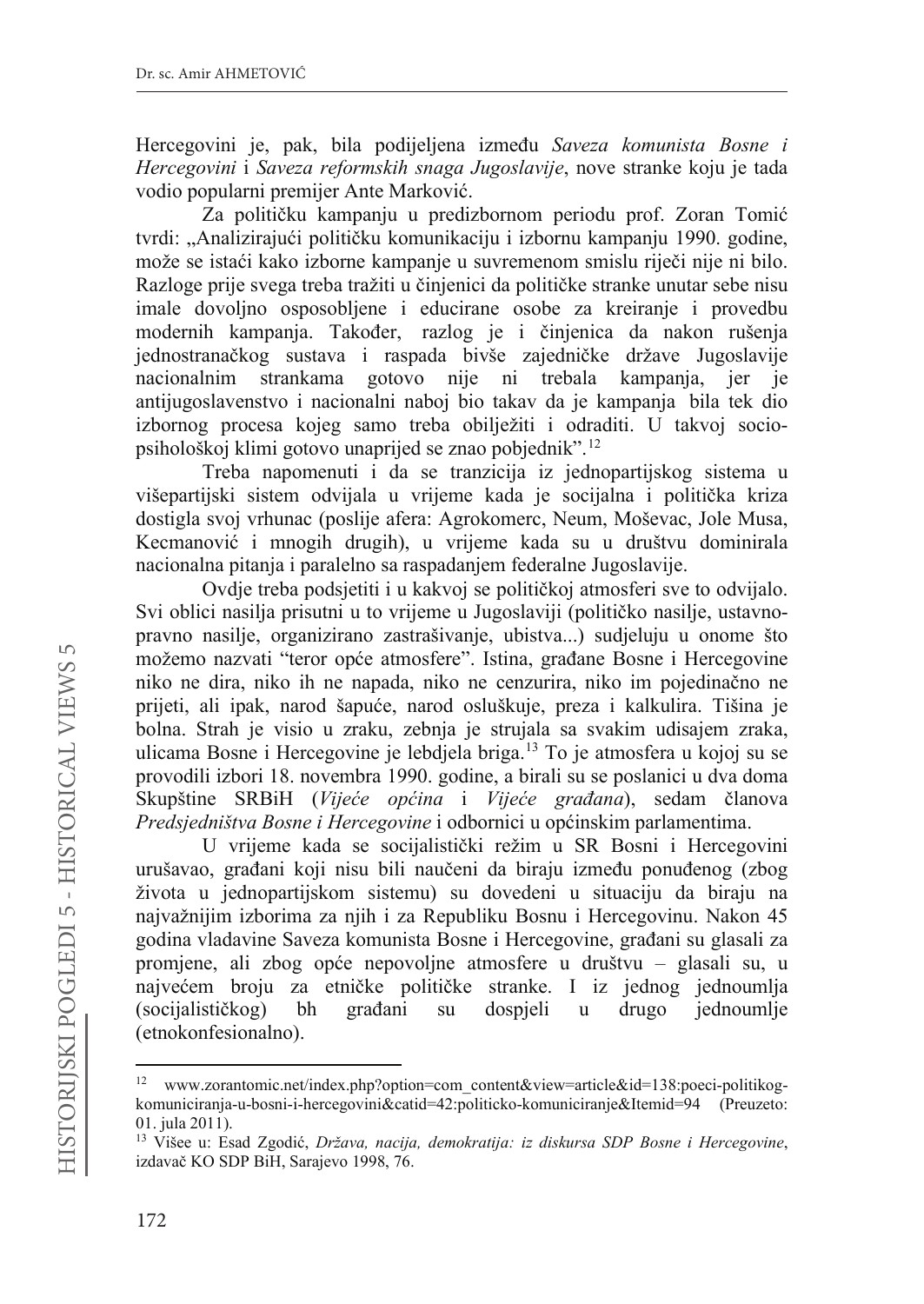Na kraju izbornog procesa se ispostavilo da je većina bh građana glasala za etnonacionalne stranke, pa se izbori 1990. često nazivaju "popisom stanovništva" (vidjeti tabelu 1). Po popisu stanovništva, na dan 31. marta 1991. godine, u Bosni i Hercegovini je živjelo ukupno 4.377.033 stanovnika. Bošnjaci su bili većina u 45 općina (u 14 relativna, u 31 apsolutna), Srbi u 34 općine (5 relativna, 29 apsolutna), a Hrvati su bili većina u 20 općina (6 relativna, 14 apsolutna). Svjestan opasnosti koja proizilazi iz ove činjenice lider Bošnjaka Alija Izetbegović je izjavljivao: "Naša se partija zauzima za stvaranje građanske republike i baš sam u Kladuši pozvao sugrađane Srbe i Hrvate da nam se pridruže u borbi za stvaranje građanske republike jer ne možemo od Bosne praviti nacionalnu državu. Neka Srbija i Hrvatska idu na stvaranje takvih država, mi uslove za to nemamo. Imamo samo mogućnost da ostvarimo ideal građanske republike ili građanski rat!"<sup>14</sup> Ali, umjesto da u izbornoj kampanji, ili bar poslije izbora, koalira sa onima koji su imali za cilj isto – građansku republiku (SK Bosne i Hercegovine, SRSJ i drugim sličnim strankama – vidi tabelu 2), njegova stranka u stanju euforije se ipak opredjeljuje za nacionalizam, a samim tim i za "građanski rat".

|                           | Muslimani | Srbi   | Hrvati  | Jugoslaveni i<br>Ostali |
|---------------------------|-----------|--------|---------|-------------------------|
| Popis stanovništva $(\%)$ | 43.7%     | 31.4%  | 17.3%   | 7.9%                    |
| Poslanička miesta (%)     | 41.25%    | 35.41% | 20.41\% | 2.93%                   |

Tabela 1. *Usporedba izbornih rezultata iz 1990. i popisa stanovništva iz 1991*. 15

Prvi demokratski izbori, nakon *Drugog svjetskog rata*, održani 18. novembra 1990. godine odlučivali su i o tome ko će biti u *Predsjedništvu SR Bosne i Hercegovine*, državnom i lokalnim parlamentima. Preko 2.300.000 birača izjašnjavalo se o sedam (7) članova Predsjedništva Bosne i Hercegovine, 240 zastupnika u dva doma Skupštine Bosne i Hercegovine i 6.419 vijećnika u 110 općinskih skupština i Skupštini grada Sarajeva.

Na izborima za sve nivoe vlasti sudjelovale su 42 političke stranke. Na tim prvim slobodnim demokratskim izborima održanim 18. novembra 1990. godine pobijedila je koalicija tri (jedno)nacionalne stranke koju su činile: Stranke demokratske akcije (SDA), Srpske demokratske stranke (SDS) i Hrvatske demokratske zajednice Bosne i Hercegovine (HDZ BiH).<sup>16</sup> Političkoprogramski odnos ovih stranaka prema državnosti Bosne i Hercegovine od početka je bio bitno različit (o tome je govoreno ranije u ovom radu). "Ukupan

<sup>14</sup> *Dani*, br. 84, 14. septembar 1998, 6.

<sup>&</sup>lt;sup>15</sup> Florian Bieber, *Bosna i Hercegovina poslije rata: politički sistem u podjeljenom društvu* (s engleskog Milena Marić-Vogel), Buybook, Sarajevo 2008, 31.

<sup>16</sup> Opozicija je marginalizovana sa 16% glasova u izbornom tijelu. U skupini opozicionih stranaka bile su: *Socijaldemokratska partija*, *Savez reformskih snaga*, *Demokratski socijalistički*  $savez, Liberalna stranka i Muslimanska bošnjačka organizacija.$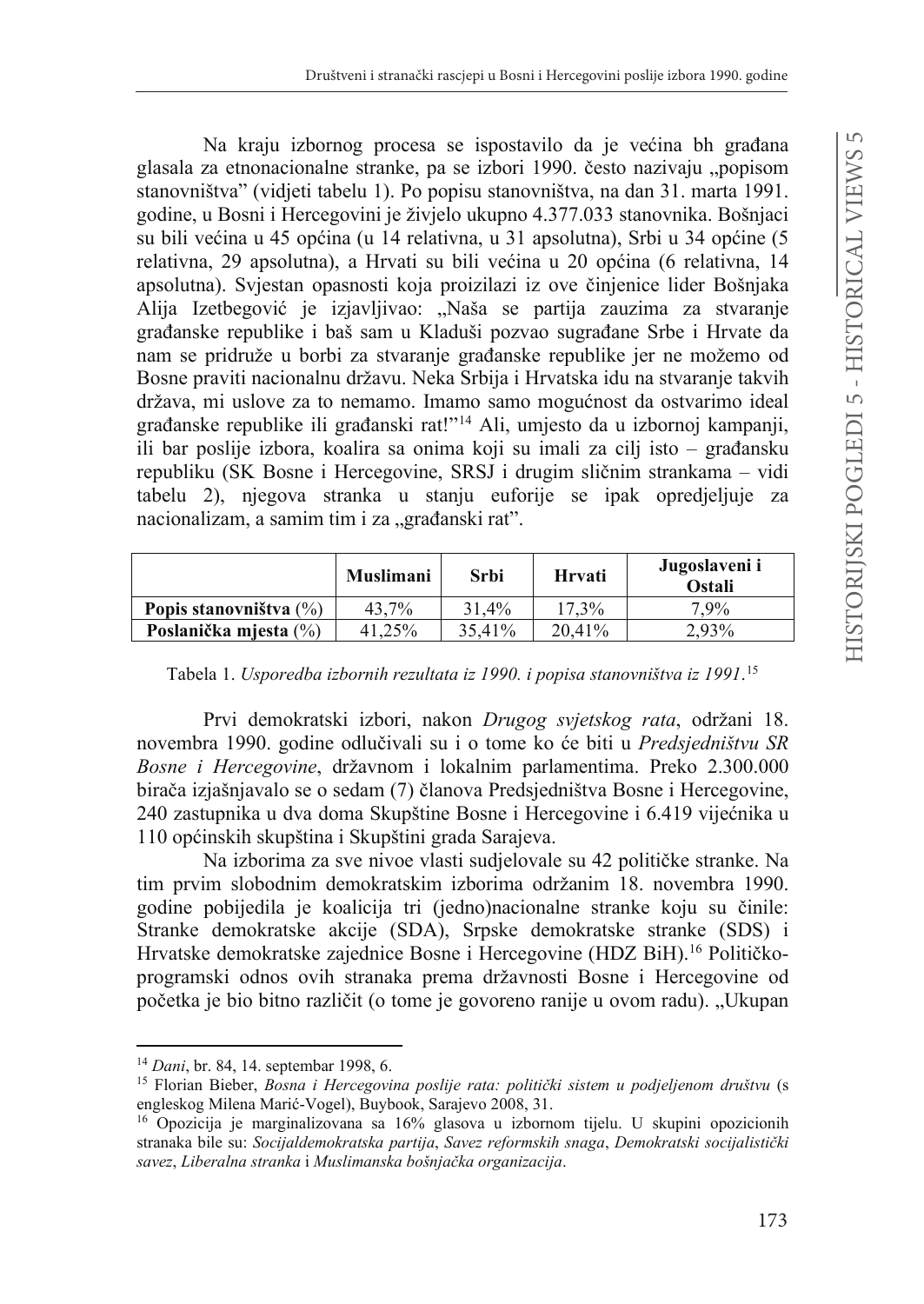broj upisanih birača u biračke spiskove je bio 3.144.353. Glasalo je 2.339.958 ili 74,42% od broja upisanih".17

| Politička partija | SDA         | SDS BiH       | <b>HDZ BiH</b> | Ostali      |
|-------------------|-------------|---------------|----------------|-------------|
| Broj predstavnika | 86 (35.83%) | $72(30.00\%)$ | $44(18.33\%)$  | 38 (15 83%) |

Tabela 2. *Izvod iz rezultata izbora 1990. godine u Bosni i Hercegovini*. 18

Poslije ovih izbora Bosna i Hercegovina se suočila sa činjenicom da umjesto jedne stranke koja je vladala sa tri naroda (Savez komunista BiH) ima tri stranke (SDA, SDS i HDZ BiH) koje vladaju svaka u svom narodu (i umjesto rješenja za probleme u zajedničkoj državi te stranke optužuju druge narode za te probleme i kreiraju atmosferu permanentnog konflikta...). Time je obnovljena "era etnokratije" u Bosni i Hercegovini s početka 20-og stoljeća.

Ovdje još jednom treba podsjetiti da se Lipsetova i Rokanova teorija o društvenim rascjepima zasniva na tvrdnji kako jednom kroz stranke uobličeni politički prostor, baš zato što nastaje na glavnim društvenim rascjepima, nastoji da se održi i kasnije. Tako se, zahvaljujući institucionalnom zamrzavanju jednom uspostavljenih stranačkih rascjepa (freezing), zamrzavaju i glavni društveni rasciepi: između centrifugalnih i centripetalnih sila određenog političkog prostora, između političkih elita oko ustrojstva državne moći i strategije ka okruženju, između različitih konkurenata oko kratkoročnih i dugoročnih raspodjela dobara i između nosilaca različitih ideologija.<sup>19</sup> Ako se pažnja usmjeri na interakcijski odnos historijski naslijeđenih i aktuelnih društvenih rasciepa, s jedne strane, i političkih institucija, s druge strane, politolozi skreću pažnju na činjenicu da političke institucije (izborni i stranački sistem i sl) nisu nezavisni od tipova društvenih rascjepa. Iako su same političke institucije djelimično oblikovane rascjepima i konfliktima u jednoj zemlji, one dobijaju sopstvenu moć kad politički aranžmani postaju institucionalizirani. Kada je u pitanju primarna sposobnost države i demokratskog političkog sistema da realizuje odgovarajuće ciljeve u uslovima slobode interesnog organizovanja, Dal nam, pored ostalih pretpostavki poliarhije, posebno ukazuje

<sup>&</sup>lt;sup>17</sup> Izvještaj o rezultatima izbora za članove Predsjedništva SR Bosne i Hercegovine , "Službeni list SR Bosne i Hercegovine'' br. 42/90.

<sup>&</sup>lt;sup>18</sup> Omer Ibrahimagić, Zarija Seizović, Suad Arnautović, *Politički sistem Bosne i Hercegovine*, Tom I i II, Promokult, Sarajevo 2010, 324. (dalje: O. Ibrahimagić, Z. Seizović, S. Arnautović, Politički sistem Bosne i Hercegovine).

<sup>19</sup> Seymour Martin Lipset, Stein Rokkan, *Party Sistems and Voter Aligments: Cross National Perspectives*, The Free Press i Collier Macmillan, New York i London 1967, 9-10.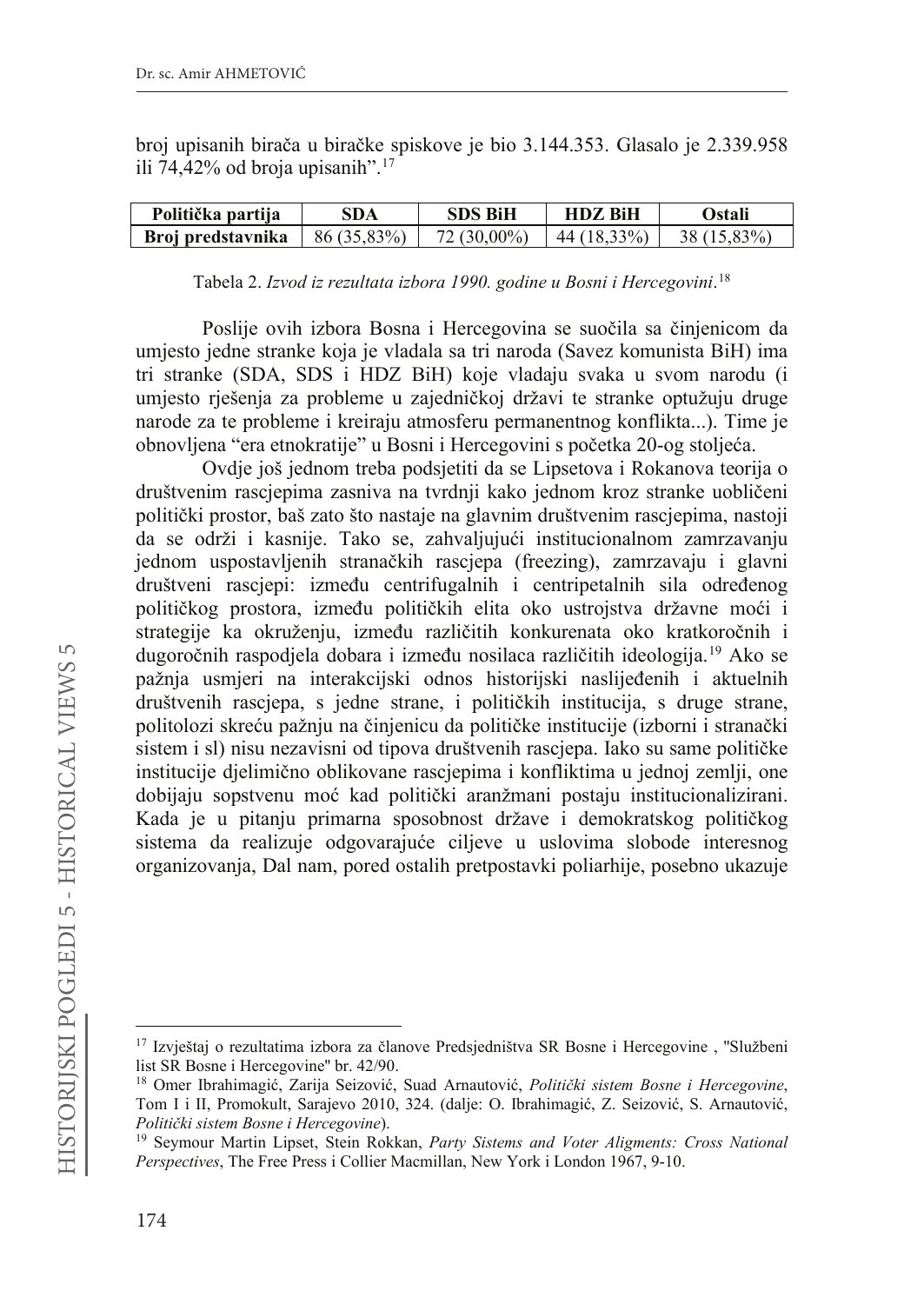na značaj tzv. kvaliteta političkih elita<sup>20</sup> i stranaka, uključujući i uvjerenje političkih aktivista.<sup>21</sup>

Paradoksalna je činjenica da su se politički aktivisti i nekadašnji borci iz *Drugog svjetskog rata*, koji su bili značajan faktor nastajanja "druge Jugoslavije" i njenog razvoja kao "države ravnopravnih i bratskih naroda i narodnost" u najvećoj mjeri solidarisali sa svojim nacionalnim republičkim političkim rukovodstvima. Mnogi od njih, pogotovo u Srbiji i Crnoj Gori, verbalno su i dalje bili za Jugoslaviju, ali onakvu kako ju je zamišljalo novo (Miloševićevo) srpsko i crnogorsko rukovodstvo, čime su, zapravo, doprinosili njenom raspadu. U krajnjoj liniji u razmišljanju o ovom pitanju, ne može se zanemariti činjenica da su sva nacionalna politička rukovodstva dobila većinsku podršku skoro svih struktura svog naroda (i komunista i boraca<sup>22</sup> i radnika) a to je za raspad Jugoslavije bilo presudno. Kako u ostalim republikama bivše SFRJ, tako i u Bosni i Hercegovini, ekstremizam politizacije bh. etničkih razlika i "procesa razgradnje" bio je brži nego proces "reformi, izgradnje i rekonstrukcije". Upravo je subjektivni faktor, tj. kvalitet političkih elita bio presudan faktor što se, npr. Čehoslovačka mirno raspala a bivša Jugoslavija - našla u požaru nacionalizma i olahkog posezanja za silom u rješavanju nacionalnog i državnog pitanja njenih naroda (i republika).<sup>23</sup>

Ono što je vladajuća komunistička elita u Bosni i Hercegovini mogla uraditi uoči ovih izbora, a nije umjela, je opredjeljenje za izborni model koji bi joj najbolje odgovarao. Očito je da su u vrhu Saveza komunista Bosne i Hercegovine računali da će nakon izbora biti među jačim ili najjača stranka, pa

<sup>&</sup>lt;sup>20</sup> Kakva je bila uloga političkog i administrativnog centra federalne države? Moglo bi se reći da je manipulativnom floskulom Beograda o očuvanju SFRJ, ona zapravo najuspješnije rušena, jer se iza verbalnog izjašnjavanja "za Jugoslaviju", u Beogradu radilo protiv SFRJ i Bosne i Hercegovine, a za zajedničku homogenu srpsku državu – Veliku Srbiju.

 $21$  Na jednom mjestu u "Poliarhiji" Dal tvrdi "uvjerenje političkih aktivista su, u najmanju ruku, ključni stadijum u složenom procesu putem kojeg historijski redoslijedi ili potkulturni rascjepi, npr. prelaze u podršku jednoj ili drugoj vrsti režima. Robert Dal, *Poliarhija – participacija i opozicija*, Filip Višnjić, Beograd 1997, 137. (dalje: R. Dal, *Poliarhija*). O interesovanjima i kvaliteti bošnjačke pol. elite prof. Ćurak piše: "Većina obrazovanih članova SDA koji su se iz uvjerenja pridružili ovoj stranci bila je nezainteresirana za komunistički sistem. Ravnodušni prema crvenom, ti ljudi su uglavnom završavali fakultete prirodnih i tehničkih nauka i tu vrstu egzaktnosti kombinirali sa 'kućnim islamom'. Kada je SDA preuzela vlast, njenu kadrovsku politiku obilježili su uglavnom ljudi bez dodira sa komunističkim sustavom, politički nepripremljeni i sociološki neobrazovani za posao koji ih je očekivao. U njima samima ostala je da zjapi 'političko-sociološka rupa': oni nisu imali prilike da upoznaju bilo kakvu duhovnost sem porodičnog islama, što je uticalo da se stranka pretvori u carstvo nekompetencije – doktori, inžinjeri i teolozi su zaista pomislili da je vjera jednako nacija". N. Ćurak, Dani, br. 60, oktobar 1997, 27.

<sup>&</sup>lt;sup>22</sup> Veliki broj Titovih boraca i pripadnika komunističkih struktura u Sloveniji i Hrvatskoj, prebrzo je i bez žaljenja podržao odvajanje ovih republika od Jugoslavije.

<sup>&</sup>lt;sup>23</sup> Dal kada definiše i analizira uticaj kulturnih rascjepa na društvo i politiku, tvrdi da: "...svaki spor, u kojem veliki dio stanovništva zemlje osjeća da njegov način života, ili njegove najveće vrijednosti, izrazito ugrožava drugi dio stanovništva, stvara krizu u takmičarskom sistemu". R. Dal, *Poliarhija*, 117.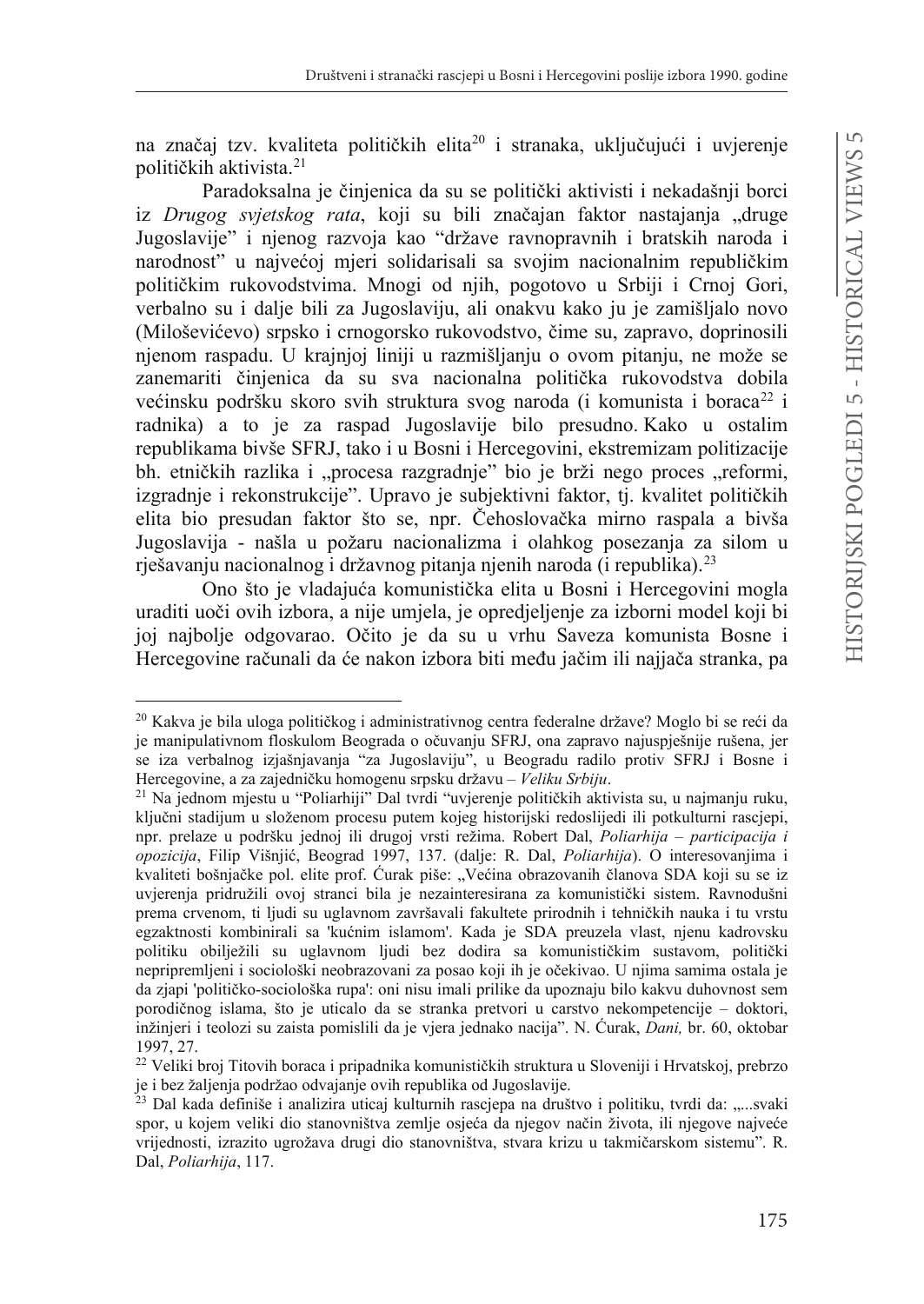su u izborima za *Vijeće općina* prihvatili čist većinski a ne proporcionalni sistem. Koliko je ta procjena bila nerealna govori i činjenica da su, od 109 općina, nacionalne stranke pobjedile u 106 općina (nisu pobijedile samo u Novom Sarajevu, Tuzli i Varešu).24 Ipak, na ovoj razini su SDP i Savez reformskih snaga (SRS) osvojili petinu glasova. U mnogo važnijem, Vijeću *graÿana*, nacionalne stranke uzele su 83% glasova.

U intervjuu za sarajevski sedmični magazin Nedjelju, novoizabrani član Predsjedništva Bosne i Hercegovine iz reda hrvatskog naroda Stjepan Kljuić o tim izborima je izjavio: "Jasno je bilo jedno, da je HDZ u cijeloj ovoj kampanji bila istinski predstavnik hrvatskog naroda i njegovih interesa, i to nam je puno pomoglo. Iako je golema većina hrvatskog naroda stala uz HDZ to se vidjelo i po stavu intelektualnog foruma i kulturnog društva 'Napredak', koje je izvanstranačko i izvanpolitičko, ali koje je osjetilo da je u ovom trenutku jedini istinski zastupnik hrvatskih interesa".25

U predizbornom periodu je dominirala podjela *komunisti* vs *antikomunisti* (etnonacionalisti). Etnonacionalne stranke su do izbora u javnim istupima obećavale samo med i mlijeko i govorile da slijedi period velike narodne sloge. Istina, istovremeno su, bez izuzetka, pominjale i ratnu opciju. Propagirale su jedna drugu, gdje je bilo potrebno. Stranke lijeve orjentacije su išle neoprezno, podijelivši glasove prema pojedinačnim i stranačkim ambicijama. Službeni rezultati izbora objavljeni u novembru 1990. godine su pokazali da su na svim listama nacionalne stranke odnijele pobjedu nad partijama građanskog lijevog bloka. Konstituisanje prvog saziva višestranačke skupštine SR Bosne i Hercegovine u decembru 1990. godine izvedeno je na temelju sporazuma tri pobjedničke etnokonfesionalne stranke.

"Na prvim višepartijskim izborima u Bosni i Hercegovini oblikuju se višestranački sistem izveden dominantno na etničkoj osnovi. Pobjedničke stranke postaju HDZ, SDS i SDA tako što su za osnovu svoga partijskog organizovanja imale etnički kolektivitet – jedan narod: ili hrvatski, ili srpski ili bošnjački. Umjesto građanina kao individue, osnova političkog organizovanja u Bosni i Hercegovini 1990. postao je kolektivitet - nacija. Osnova političke artikulacije interesa postaje nacija. Svi politički interesi se izvode iz nacije. Etnički momenat postaje osnova za ispoljavanje stranačkih interesa".<sup>26</sup> U punom slaganju su podijeljeni resori u vlasti i formirana višestranačka vlada Bosne i Hercegovine. Predsjednik Skupštine je bio Srbin iz SDS-a, predsjedavajući Predsjedništva Bosne i Hercegovine Bošnjak iz SDA i predsjednik Vlade Hrvat iz HDZ-a Bosne i Hercegovine. Sporazum o podjeli

<sup>&</sup>lt;sup>24</sup> Vareš je skupo platiti ovu "crvenu" epizodu, u zimu nakon izbora, tu je zabilježan prvi slučaj smrti od gladi.

<sup>&</sup>lt;sup>25</sup> Midhat Ajanović, "Intervju – Stjepan Kljuić", *Nedjelja*, 13. jnauar 1991, 6.

<sup>&</sup>lt;sup>26</sup> Mirko Pejanović, Geneza razvoja političkog pluralizma u Bosni i Hercegovini sa osvrtom na *PRIXIMDD PRIXUPLUDD <i>PRIXUPLUDDDIGMDD IRUPLUDD Vectine*,

www.ifimes.org/default.cfm?Jezik=Ba&Kat=10&ID=287 (Preuzeto 23.6.2011).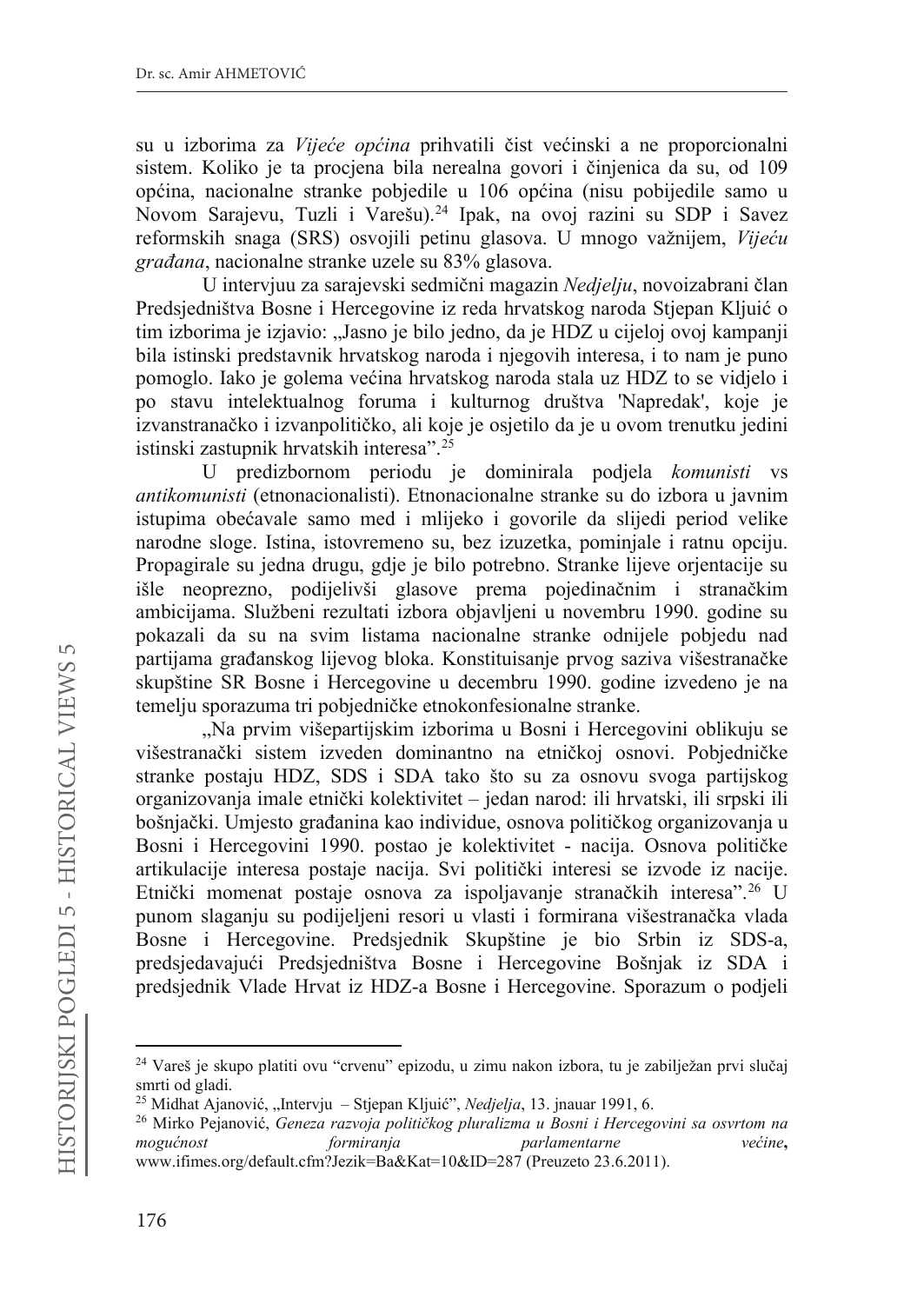vlasti funkcionirao je za vrijeme izborne utrke, u pobjedi na izborima, te u podjeli funkcija, čime je ustvari i okončan.

Opozicija je bila minorna i marginalizovana sa 16% poslaničkih miesta u Skupštini Republike Bosne i Hercegovine. Nacionalne stranke su popunile svih sedam miesta i u Predsjedništvu Republike Bosne i Hercegovine.<sup>27</sup> Sve je bilo spremno za realizaciju izbornih ciljeva, tj. sukobe i potop demokratije koju su ugradili u imena svojih etnonacionalnih stranaka i za koju su se zalagale u predizborno vrijeme.

Dakle, prvi bh višestranački izbori poslije završetka *Drugog svjetskog* rata, u novembru 1990. godine, uspostavili su novu višestranačku (etničku) političku strukturu. Ako se uzme u obzir stanje u Savezu komunista Bosne i Hercegovine u tom periodu i ne čudi tok i rezultati tih prvih demokratskih izbora u Bosni i Hercegovini, niti njihov rezultat (zbog toga su, lider bh komunista Nijaz Duraković i društvo, nedugo poslije izbora promijenili i svoj program i ime partije).<sup>28</sup> Etnonacionalne stranke dobile su veliku većinu glasova i to u procentima u kojem su narodi bili zastupljeni prema popisu stanovništva (vidjeti tabelu 1). U Bosni i Hercegovini su višestranački izbori učvrstili destruktivni (etno)nacionalizam, a poslije višestranačkih izbora nije uslijedilo demokratsko ponašanje.<sup>29</sup>

Na izborima 18. novembra 1990. SDS je osvojio 72 mjesta u Skupštini SR Bosne i Hercegovine (vidjeti tabelu 3). U 37 općina osvojio je i apsolutnu većinu (a Srbi su bili apsolutna većina u 29 općina i relativna većina u 5 općina), a u mnogima od preostalih 72 općine je imao udio u vlasti. U samoj Vladi Bosne i Hercegovine, SDS je dobio funkciju potpredsjednika, dva ministra bez portfelja, te 5 od 13 ministarskih resora. SDS-ov čovjek je postao

<sup>&</sup>lt;sup>27</sup> U vrijeme raspada komunističkog režima (realsocijalizma) u SFRJ i sveopće zasićenosti aferama (Agrokomerc, Neum, Moševac, Jole Musa i mnoge druge) čiji su glavni akteri bili komunistički lideri u Bosni i Hercegovini (Hakija i Hamdija Pozderac, Fikret Abdić, Branko Mikulić...) prevladalo je uvjerenje da članovi Predsjedništva Bosne i Hercegovine trebaju imati mandat dobijen neposredno od birača. Ovo je, pokazat će se kasnije (1992. godine, poslije ostavki izabranih predstavnika iz reda srpskog i hrvatskog naroda u Predsjedništvo) bilo jedno od sretnijih rješenja.

<sup>&</sup>lt;sup>28</sup> "Prvi kongres bh komunista nakon gubitka vlasti trajao je samo jedan dan (27.12.1992, op. a). Za to je vrijeme donijeto nekoliko odluka koje bi do prije mjesec dana bile nevjerovatne. Prije svega, odnosi se to na radikalnu izmjenu programa kojeg je rezultat i promjena imena u Socijalistička demokratska partija Bosne i Hercegovine. ... Odustajanje od komunističkog prefiksa u nazivu partije na čijem je čelu, Duraković je argumentirao i time da se u novoj situaciji ne želi preuzeti odgovornost za sve ono što je u kolektivnom pamćenju građana vezano za komunistički pokret. ... S obzirom da su nakon gubljenja izbora najprivilegovaniji sloj u Savezu komunista Bosne i Hercegovine i brojne klike elegantno 'prešetali' u nacionalne stranke, SDP više nema nikakav razlog da dalje nosi hipoteku starog sistema" Midhat Ajanović, "Transformacija ili naknadna pamet", *Nedjelja* br. 54, 3. mart 1991, 20.

<sup>&</sup>lt;sup>29</sup> Insistiranjem tadašnje bh etnopolitičke klase na tradicionalnim etničkim vezama mnogo više nego na stvaranju bh građanskog društva etnolideri su, već u prvoj godini poslije izbora, zanemarivali sve što karakteriše državni program, odustajali su od napora za prevazilaženje podjela zbog različitog etničkog porijekla bh građana i opredijelili su se za sukobe i etničko čišćenje teritorija koje su držali pod svojom političkom (i policijskom) kontrolom.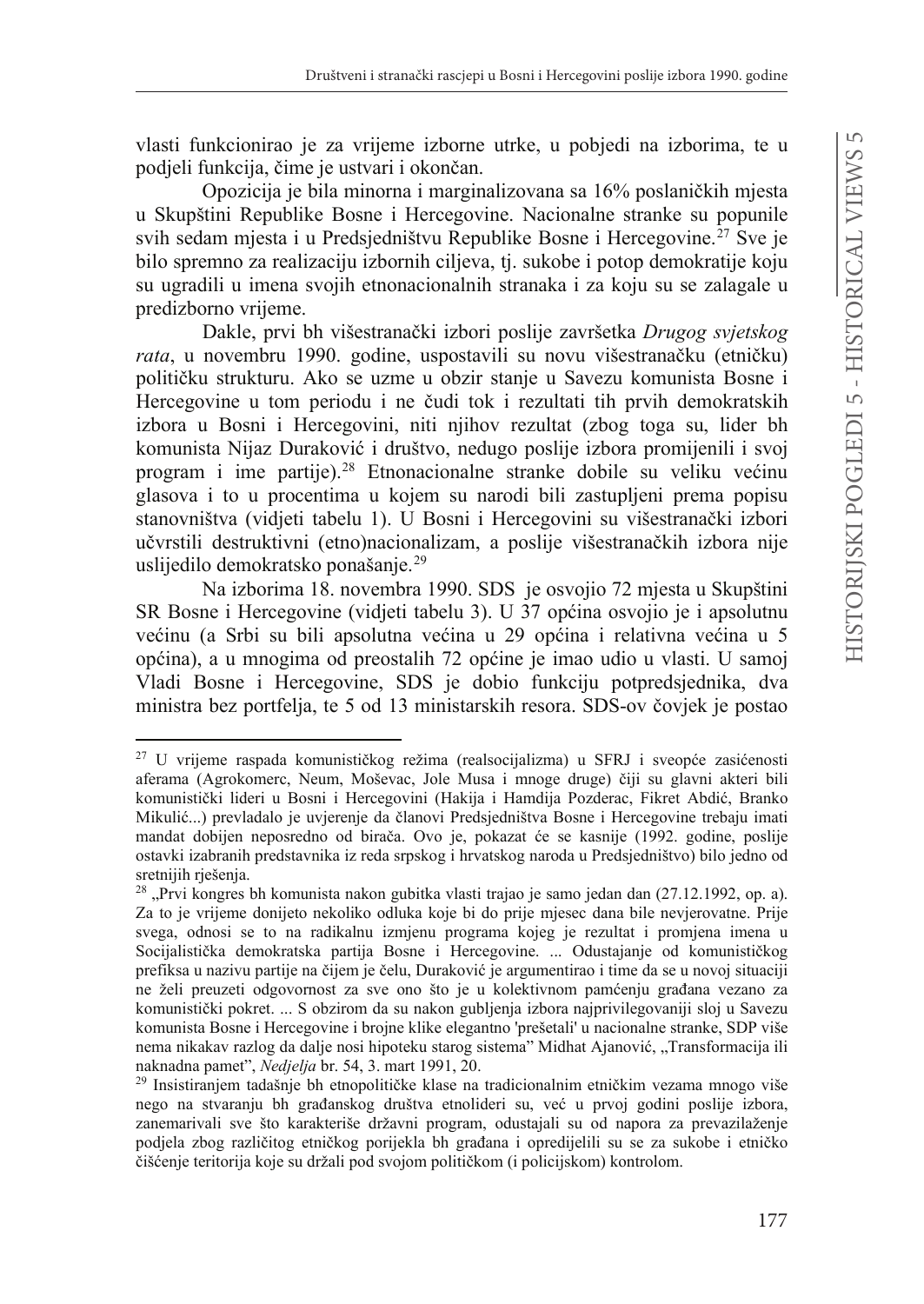predsjednik *Vijeća općina* u Skupštini Republike Bosne i Hercegovine, a njegovi zastupnici postali su predsjednici u osam od trinaest odbora i komisija Skupštine Republike Bosne i Hercegovine. "Nakon novembarskih izbora 1990. SDS kroz novouspostavljenu vlast u Republici Bosni i Hercegovini je sve poduzela da se osujeti bilo kakvo normalno funkcioniranje Republike Bosne i Hercegovine na istim osnovama kako funkcioniraju i druge republike bivše SFRJ".30

| R.<br>br.        | Stranka                                | Izabrani poslanici<br>u Vijeće građana |               | <b>Izabrani</b><br>poslanici u<br><i>Vijeće općina</i> |       | <b>Ukupno</b>  |               |
|------------------|----------------------------------------|----------------------------------------|---------------|--------------------------------------------------------|-------|----------------|---------------|
|                  |                                        | <b>Broj</b>                            | $\frac{0}{0}$ | <b>Broi</b>                                            | $\%$  | <b>Broi</b>    | $\frac{6}{9}$ |
| 1.               | <b>SDA</b>                             | 43                                     | 33,00         | 43                                                     | 39,09 | 86             | 35,85         |
| $\overline{2}$ . | <b>SDS</b>                             | 34                                     | 26,15         | 38                                                     | 34,56 | 72             | 30,00         |
| 3.               | <b>HDZ</b>                             | 21                                     | 16,15         | 23                                                     | 20,93 | 44             | 18,35         |
| 4.               | <b>SK-SDP</b>                          | 11                                     | 8,50          | 3                                                      | 2,72  | 14             | 5,83          |
| 5.               | <b>SRS</b>                             | 11                                     | 8,50          | 1                                                      | 0,90  | 12             | 5,00          |
| 6.               | <b>SK-SDP-DSS</b>                      | 4                                      | 3,00          | 1                                                      | 0,90  | 5              | 2,08          |
| 7.               | <b>SSO-DS</b> i Eko<br>pokret "Zeleni" | $\mathfrak{D}$                         | 1,50          |                                                        |       | $\mathfrak{D}$ | 0,83          |
| 8.               | <b>MBO</b>                             | $\overline{2}$                         | 1,50          |                                                        |       | $\mathfrak{D}$ | 0.83          |
| 9.               | <b>DSS</b>                             |                                        | 0.75          |                                                        |       |                | 0,41          |
| 10.              | <b>SRS</b> i DP Mostar                 |                                        | 0.75          |                                                        |       | 1              | 0,41          |
| 11.              | <b>SPO</b>                             |                                        | ---           |                                                        | 0,90  |                | 0.41          |
|                  | <b>UKUPNO</b>                          | 130                                    | 100           | 110                                                    | 100   | 240            | 100           |

Tabela 3. *Stranačka struktura Skupštine SR Bosne i Hercegovine nakon izbora 1990. godine*. 31

Bosna i Hercegovina je primjer zemlje u kojoj se stranačka parlamentarna većina uspostavila na osnovu partnerstva u vršenju vlasti a ne na osnovu koalicionih političkih programa. Nakon mirnog preuzimanja vlasti od Saveza komunista Bosne i Hercegovine, već u prvoj godini vršenja vlasti između etnopolitičkih partnera u vršenju vlasti, dolazi do sukobljavanja koje nisu htjeli i znali riješiti na miran i civiliziran način (o tome više u narednom dijelu rada). Bosna i Hercegovina je u narednom periodu "pukla" po nacionalnim šavovima.32

<sup>&</sup>lt;sup>30</sup> S. Arnautović, *Izbori u Bosni i Hercegovini*, 42.

<sup>&</sup>lt;sup>31</sup> O. Ibrahimagić, Z. Seizović, S. Arnautović, Politički sistem Bosne i Hercegovine, 324.

 $32$  Međutim, broj od 25,58% onih koji nisu izašli na izbore i broj od 5,5% nevažećih glasačkih listića (zajedno je to 31,08%), te oko 23% glasova koje su dobile političke stranke građanske programske orjentacije (u *Vijeću građana Skupštine SR Bosne i Hercegovine*), ukazuju na to da, ipak, značajan dio bh. glasačkog tijela tada nije podržao etničke (jednonacionalne) političke stranke (što je davalo neku nadu građanskoj opciji u nekim budućim izborima).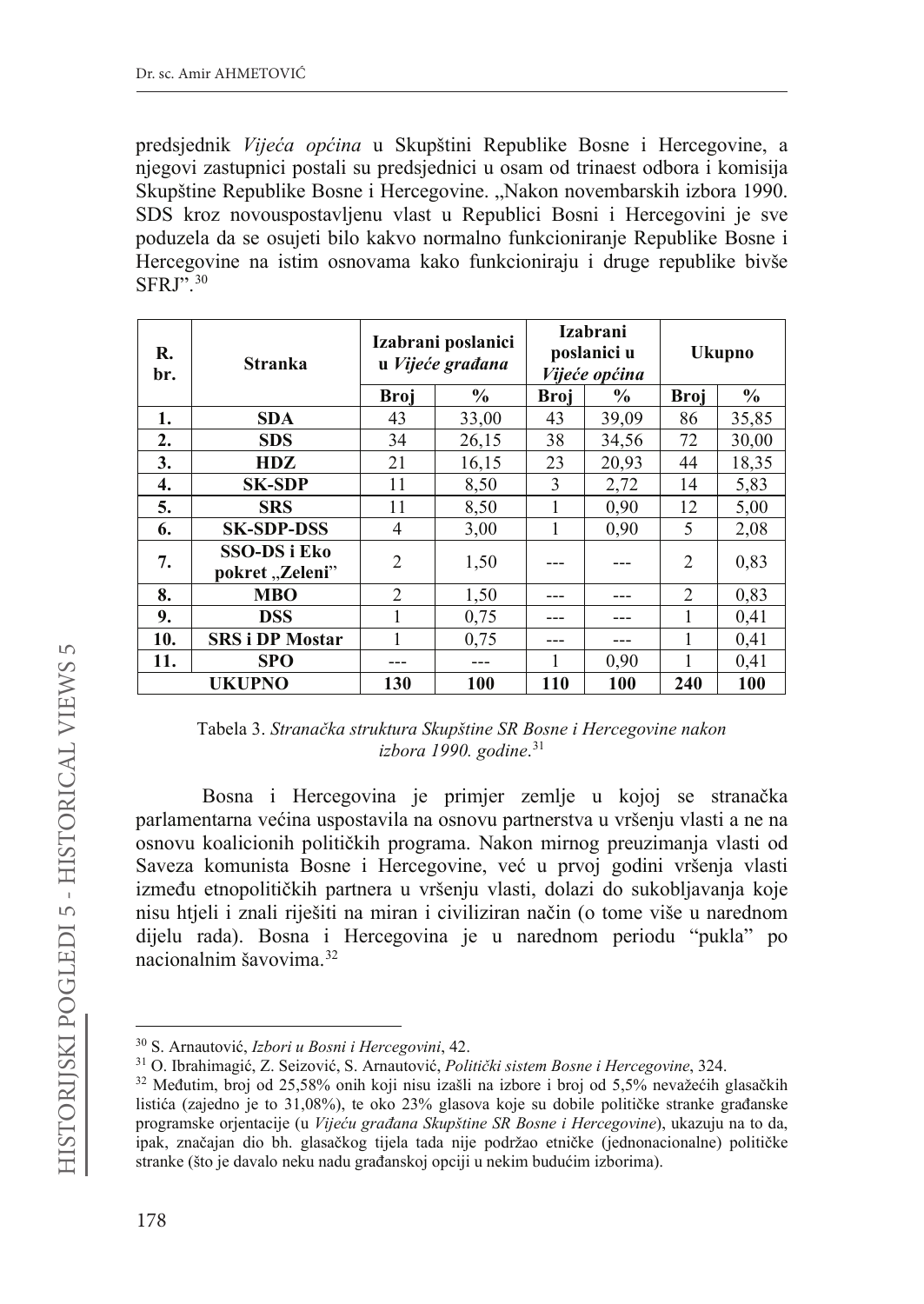### **1DMYDåQLMH SROLWLþNH VWUDQNH X %osni i Hercegovini 1990. godine i** pretvaranje postizbornog sukobljavanja u etničke višestranačke rascjepe

U prikazu najvažnijih političkih stranaka koje su se pojavile uoči prvih višestranačkih izbora u Bosni i Hercegovini poslije *Drugog svjetskog rata* obuhvaćene su one stranke koje su ostvarile značajniji rezultat na izborima 1990. godine (više od 3% poslanika u parlamentu Republike Bosne i Hercegovine). Najznačajnije elektovane političke stranke na izborima 1990. su: SDA, SDS BiH, HDZ BiH, SDP BiH, SRSJ.

*Socijaldemokratska partija Bosne i Hercegovine* (SDP BiH) – "bivši komunisti iz Saveza komunista Bosne i Hercegovine osnivaju najprije *Stranku demokratskih promjena* (SK BiH-SDP), koja ubrzo nakon izbora mijenja ime u *Socijaldemokratska partija Bosne i Hercegovine* i prihvaća program usklađen s načelima modernih evropskih socijaldemokratskih stranaka. Primanjem u *Socijalističku internacionalu* ova je stranka dobila i formalno međunarodno priznanje moderne socijaldemokratske partije koja je raskrstila s priznanje moderne socijaldemokratske partije koja je raskrstila s komunizmom".33

*Stranka reformskih snaga Jugoslavije* (SRSJ) – "ova stranka je s početkom rata u Bosni i Hercegovini nestala s političke scene. Njezin utemeljitelj bio je posljednji jugoslavenski premijer Ante Marković koji je vjerovao da se Jugoslavija može transformisati u demokratsku političku zajednicu. Stranka se, uz očuvanje Jugoslavije, zalagala i za političke ideje lijeve provenijencije, te su nakon rata brojni njezini članovi i politički uglednici pristupili strankama socijaldemokratske orjentacije".34

*Stranka demokratske akcije* (SDA) – SDA je osnovana 26. maja 1990. godine. Stranka je trebala biti 'organizacija građana muslimanskog povijesnog kruga'. Za predsjednika stranke izabran je Alija Izetbegović. Osnivanje stranke snažno je podržao muslimanski svećenički red. Stranku su, s obzirom na njenu pretenziju da okupi muslimane iz cijele tadašnje Jugoslavije, mnogi autori uspoređivali s nekadašnjom JMO iz razdoblja Kraljevine SHS-a. U svom programu SDA je u prvi plan stavila brigu za rješavanje muslimanskog nacionalnog pitanja, očuvanje Bosne i Hercegovine u svojim granicama i očuvanje zajedničke države Jugoslavije. S dolaskom ratne prijetnje, SDA se sve više okreće ideji nezavisnosti Bosne i Hercegovine, a nakon proglašenja nezavisnosti sjevernih jugoslavenskih republika Slovenije i Hrvatske, i ratnih sukoba u njima, i SDA u fokus svog političkog programa stavlja proglašenje nezavisnosti Bosne i Hercegovine".35

<sup>&</sup>lt;sup>33</sup> Zvonimir Jukić, Političke stranke, u: *Uvod u politički sistem Bosne i Hercegovine: izabrani* aspekti, (urednici Saša Gavrić, Damir Banović, Christina Krause), Sarajevski otvoreni centar, Fondacija Konrad Adenauer e. V, Predstavništvo u Bosni i Hercegovini, Sarajevo 2009, 271. (dalje: Z. Jukić, Političke stranke).

<sup>&</sup>lt;sup>34</sup> Z. Jukić, Političke stranke, 272.

<sup>35</sup> *Isto*, 272.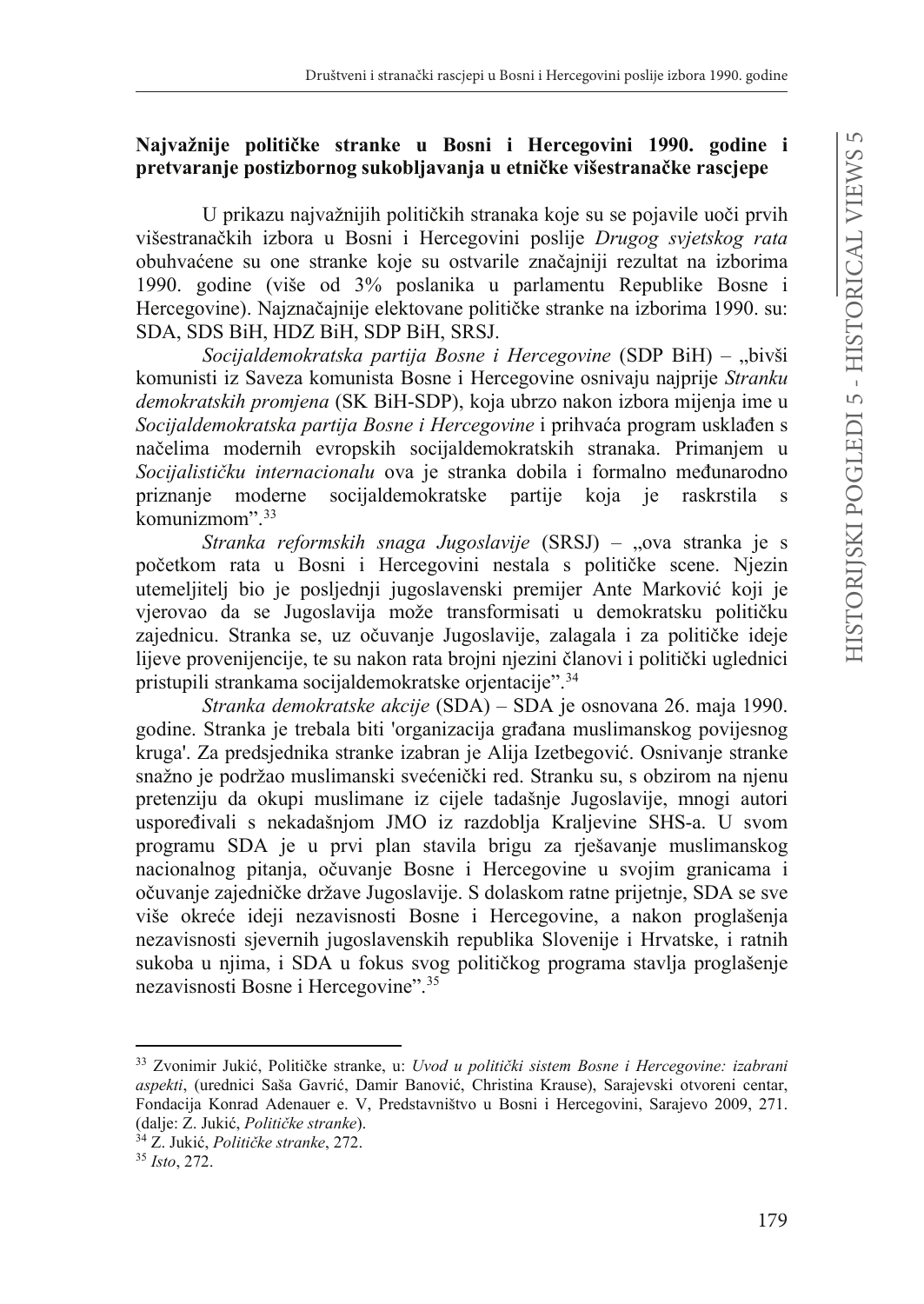"Stranka je na početku 'kao bujica kupila sve na što naiđe' – kako se izrazio njen ugladni član. Kasnije je to formulirano kroz tezu o postojanju 'kleričkog i građanskog krila stranke', postojanje mehke i tvrde struje, čiji se uticaj mijenjao kako su se mijenjale okolnosti".36

*Srpska demokratska stranka* (SDS) – Osnovana je 12. jula 1990. godine, "a za njezinoga predsjednika izabran je Radovan Karadžić. Osnivačkoj skupštini SDS-a prisustvovali su brojni predstavnici *Srpske pravoslavne crkve* (SPC). Temeljni program stranke bio je ostanak Bosne i Hercegovine u zajedničkoj državi sa Srbijom. Pod vodstvom SDS-a, 1992. godine je osnovana i *Skupština srpskog naroda u Bosni i Hercegovini,* koja je uskoro na područjima Bosne i Hercegovine s većinskim srpskim stanovništvom, kao i onima koje su vojno nadzirale srpske snage, proglasila Srpsku republiku Bosnu i Hercegovinu, a potom i Republiku Srpsku (a zatim su organizovali *etničko* čišćenje teritorije RS, op. a)".<sup>37</sup> "SDS, formirana 12. jula 1990. godine, osnove svoje programske platforme zasnovala je na ideji očuvanja Jugoslavije što je i dalje podrazumijevalo dominaciju i premoć srpskog naroda u njoj. U programskoj koncepciji je bilo i očuvanje Jugoslovenske narodne armije (JNA), kao i saradnja sa Srpskom pravoslavnom crkvom".38 Glavna ideja je bila zadržavanje Bosne i Hercegovine u Jugoslaviji, ako ne cijele Bosne i Hercegovine onda jednog njenog dijela koji će se kasnije i proglasiti teritorijem/republikom srpskog naroda. Ovakvo stanovište nije javno promovisano u vrijeme izborne kampanje 1990.<sup>39</sup> Mada je, uoči novembarskih višestranačkih izbora, Karadžić u Banjoj Luci, 13. oktobra 1990. godine, organizovao *Svesrpski sabor* na kojem je proglasio *Srpsko nacionalno vijeće Bosne i Hercegovine* (po uzoru na isto vijeće formirano u Krajini, Republika Hrvatska, u julu mjesecu 1990). Prva odluka *Vijeća* je bila da se položaj srpskog naroda u Bosni i Hercegovini ne može promijeniti nikakvim skupštinskim odlukama već isključivo nacionalnim referendumom (plebiscitom srpskog naroda u Bosni i Hercegovini, a ne državnim referendumom). To je bila poruka Bošnjacima i bh Hrvatima ("secesionistima") da se bh Srbi ne žele izdvojiti iz Jugoslavije, a svoj ostanak u višenacionalnoj Bosni i Hercegovini uslovljavaju ostankom Bosne i Hercegovine u Jugoslaviji (ovo je primjer političke ucjene kojima je SDS često pribjegavao).<sup>40</sup>

<sup>36</sup> *Svijet*, br. 152, 18. april 1999, 19.

<sup>&</sup>lt;sup>37</sup> Z. Jukić, Političke stranke, 272.

<sup>&</sup>lt;sup>38</sup> S. Arnautović, *Izbori u Bosni i Hercegovini*, 41.

<sup>39</sup> SDS u svojoj programskoj platformi nije priznavala državnost Bosne i Hercegovine kao historijsku odrednicu i društvenu realnost. Ova činjenica će postati osnovom sukoba etničkih stranaka 1991. godine, a 1992. godine i osnovom za rat koji će početi kao agresija na Bosnu i Hercegovinu snagom Miloševićevog režima (DB Srbije i snagom naslijeđene JNA) kao i snagama dijela državne strukture Bosne i Hercegovine (organi policije i teritorijalne odbrane) u opštinama u kojima je SDS uspostavio svoju vlast. Rat je počeo opsadom Sarajeva, u organizaciji SDS-a, u aprilu 1992. godine.

<sup>&</sup>lt;sup>40</sup> Više u: *Oslobođenje public Bosna i Hercegovina i izbori*, Sarajevo 1990, 116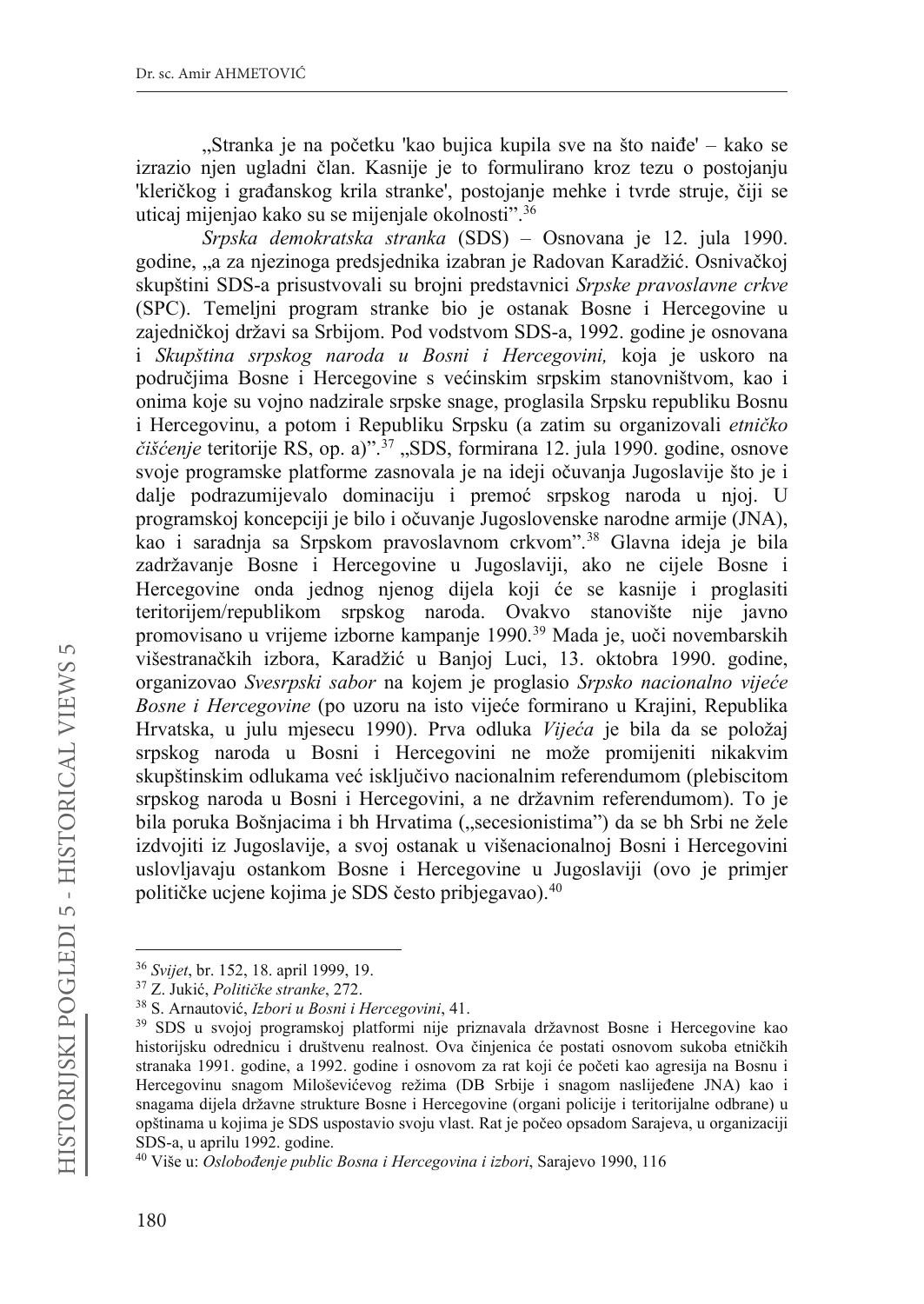*Hrvatska demokratska zajednica* (HDZ BiH) – Osnovana je 18. augusta 1990. godine, "a za njezinoga prvoga predsjednika izabran je Davor Perinović. Osnivačkom saboru HDZ-a BiH prisustvovali su brojni katolički vjerski poglavari te predstavnici HDZ-a iz Zagreba. Zanimljivo je da je u Predsjedništvo HDZ-a BiH tada izabrano i nekoliko osoba koje su se nacionalno izjašnjavale kao Hrvati, a vjerski kao muslimani. Vrlo brzo nakon osnivačkog sabora Perinović je smijenjen s pozicije stranačkoga predsjednika, a na njegovo je mjesto izabran Stjepan Kljujić. HDZ BiH se službeno zalagala za preuređenje jugoslavenske zajednice u konfederalnu državu, a ako to ne bude moguće, za nezavisnost Bosne i Hercegovine".<sup>41</sup>

Za ovaj rad su interesantne i programske razlike elektiranih etničkih stranaka iz kojih će kasnije nastati društveni rascjepi koji su i danas prisutni na bh političkoj areni. Kada su u pitanju programi izabranih političkih stranaka u izborima 1990. prof. Arnautović Suad, u svojoj knjizi *Izbori u Bosni i Hercegovni 1990.* godine je uočio osnovu podjela u programima političkih subjekata: "...Gotovo jedino što se u sveopćoj sličnosti političkih programa stranaka (prepunih općih mjesta) uočilo kao razlika jeste odnos prema Bosni i Hercegovini i bivšoj Jugoslaviji. Na tom pitanju su se prilično jasno izdiferencirala tri 'bloka partija'.<sup>42</sup> Tako, u odnosu na pitanje budućnosti Bosne i Hercegovine, jedni su bili za Bosnu i Hercegovinu u Jugoslaviji, neovisno od budućeg ustrojstva ondašnje Jugoslavije (Savez komunista–Socijalistička demokratska partija, Savez reformskih snaga Jugoslavije za Bosnu i Hercegovinu, Demokratski socijalistički savez, SSO–Demokratski savez i Eko pokret 'Zeleni' Bosne i Hercegovine, Muslimanska bošnjačka organizacija), drugi su bili za Bosnu i Hercegovinu samo u federativnoj Jugoslaviji (*Srpska demokratska stranka, Srpski pokret obnove, Radnička demokratska stranka – stranka federalista, Jugoslovenska socijalistička partija*), a rijetke su stranke, koje su Bosnu i Hercegovinu vidjele izvan Jugoslavije".43

Na višestranačkim izborima u novembru te, 1990. godine u Bosni i Hercegovini pobjeđuju etnonacionalne stranke kao ekskluzivni zastupnici etnonacionalnih političkih interesa. Rigidna forma jednopartijske komunističke diktature u Bosni i Hercegovini zamjenjena je drugom, u kojoj su SKJ zamjenile tri etnonacionalne stranke. U okviru svakog bh naroda pojavila se jedna dominantna politička stranka odnosno pokret (SDA, HDZ i SDS) i jedan vođa (uz napomenu da su se glavne vođe bh Srba i bh Hrvata nalazile u Beogradu i Zagrebu). Što je u suštini (pokazaće naredni događaji) značilo nastavak jednopartijskog sistema u svakom od tri bh naroda.

<sup>&</sup>lt;sup>41</sup> Na *Prvom općem saboru HDZ-a BiH*, 18. augusta 1990. godine, za predsjednika stranke je izabran sarajevski ljekar Davorin Perinović. Mjesec dana poslije (7. septembra 1990) u Zagrebu, za predsjednika HDZ-a BiH imenuje se Stjepan Kljuić koji podnosi ostavku 2. februara 1992. godine, a na mjesto predsjednika se bira Miljenko Brkić. Na Drugom općem saboru HDZ-a BiH, 14. novembar 1992. za predsjednika stranke se bira Mate Boban. Z. Jukić, Političke stranke, 273. <sup>42</sup> "Stranke, programi, ličnosti", Oslobođenje, Sarajevo 1990. I I

<sup>&</sup>lt;sup>43</sup> S. Arnautović, *Izbori u Bosni i Hercegovini*, 44.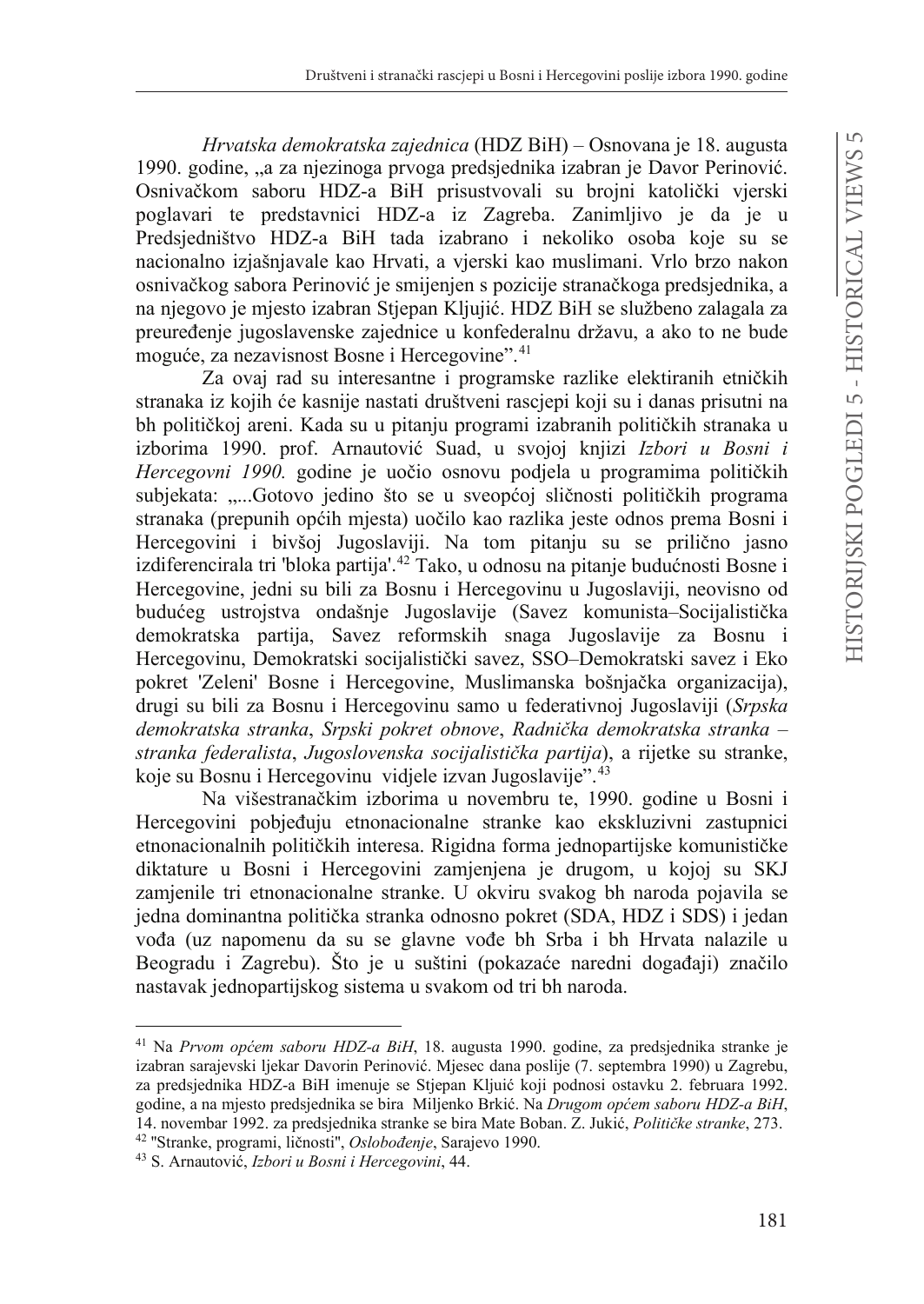Na osnovu izborne volje bh naroda formirana je višestranačka Skupština SR Bosne i Hercegovine u kojoj su dominantnu moć, sa 84% poslaničkih mjesta, dobile tri narodne i istovremeno jednonacionalne (etničke) stranke: SDS, HDZ BiH i SDA. Političko-programski odnos ove tri pobjedničke (koalicione) etnostranke prema državnosti Republike Bosne i Hercegovine od početka je bio bitno različit. Formula ZAVNOBiH-a po kojoj je Bosna i Hercegovina država Srba, Bošnjaka/Muslimana i Hrvata (ali posebno Srba, kao najbrojnije nacije u partizanskom pokretu) nije se više mogla održati, a insistiranje na ravnopravnosti tri bh naroda vodile su u rat. U toj situaciji SDS BiH i HDZ BiH, etnostranke pobjednice na izborima 1990. godine, objeručke prihvataju političko (i logističko) pokroviteljstvo iz Zagreba (režim Franje Tuđmana) i Beograda (režim Slobodana Miloševića).

Po konstituisanju organa vlasti prema rezultatima novembarskih izbora, SDS BiH počinje svoje destruktivno djelovanje kroz onemogućavanje izglasavanja "Deklaracije o suverenitetu Bosne i Hercegovine'" (u februaru 1991), kroz SAO-izaciju dijelova Bosne i Hercegovine (u aprilu 1991, po kninskom receptu, formiraju se srpske autonomne oblasti: SAO Hercegovina i SAO Bosanska krajina...). Ove poteze SDS-a BiH pratila je medijska kampanja "o ugroženosti Srba u Bosni i Hercegovini", "o spiskovima za likvidaciju viđenijih Srba"... Lider SDS-a Radovan Karadžić u medijima, cijelo to vrijeme, sa velikim intezitetom govori o genocidu nad Srbima u *Drugom svjetskom ratu* (pa je vjerovatno i to uticalo na ponavljanje genocida na ovim prostorima). U periodu septembar–oktobar 1991. medijska kampanja i SAO-izacija je za rezultat imala 50 općina udruženih u 5 srpskih autonomnih oblasti (SAO) i donošenje odluke od strane *Kluba poslanika SDS-a* 21. oktobra 1991. godine o formiranju "Srpske Republike Bosne i Hercegovine" (od ukupno 109 općina u Bosni i Hercegovini Srbi su bili apsolutna većina u 29 općina).

HDZ BiH, za razliku od SDS-a, je imala programsko stanovište o političkom razvitku Bosne i Hercegovine kao suverene, nezavisne i međunarodno priznate države. Kao izraz ovog stanovišta HDZ je krajem februara 1992. godine pozvala hrvatski narod da izađe na referendum građana i glasa za suverenost države Bosne i Hercegovine. Ali usljed velikog uticaja Tuđmana i njegovog režima HDZ je putem formiranja Hrvatske zajednice (HZ), potom Hrvatske republike (HR) "Herceg Bosna", tokom 1991, 1992. a posebno 1993. godine izvela etničku teritorijalizaciju svoje vlasti sa sjedištem u Grudama. U činjenici formiranja i postojanja i etničkog zaokruživanja HR "Herceg Bosne" sadržan je osnov za nastajanje hrvatsko-bošnjačkog vojnog sukoba 1993. godine.<sup>44</sup> Dakle, samo u prvom periodu *HDZ* je bio za suverenu Bosnu i Hercegovinu. Poslije dogovora Tuđman – Milošević u Karađorđevu (i zamjenom Stjepana Kljujića, prvo Miljenkom Brkićem, 15. marta 1992, pa Matom Bobanom, 14. novembra 1992, na funkciji predsjednika stranke Hrvata

<sup>&</sup>lt;sup>44</sup> Više u: Ivan Markešić, *Kako smo sačuvali Bosnu i Hercegovinu*, HNV, Sinopsis, Sarajevo-Zagreb 2004, 45-46 i 53-54.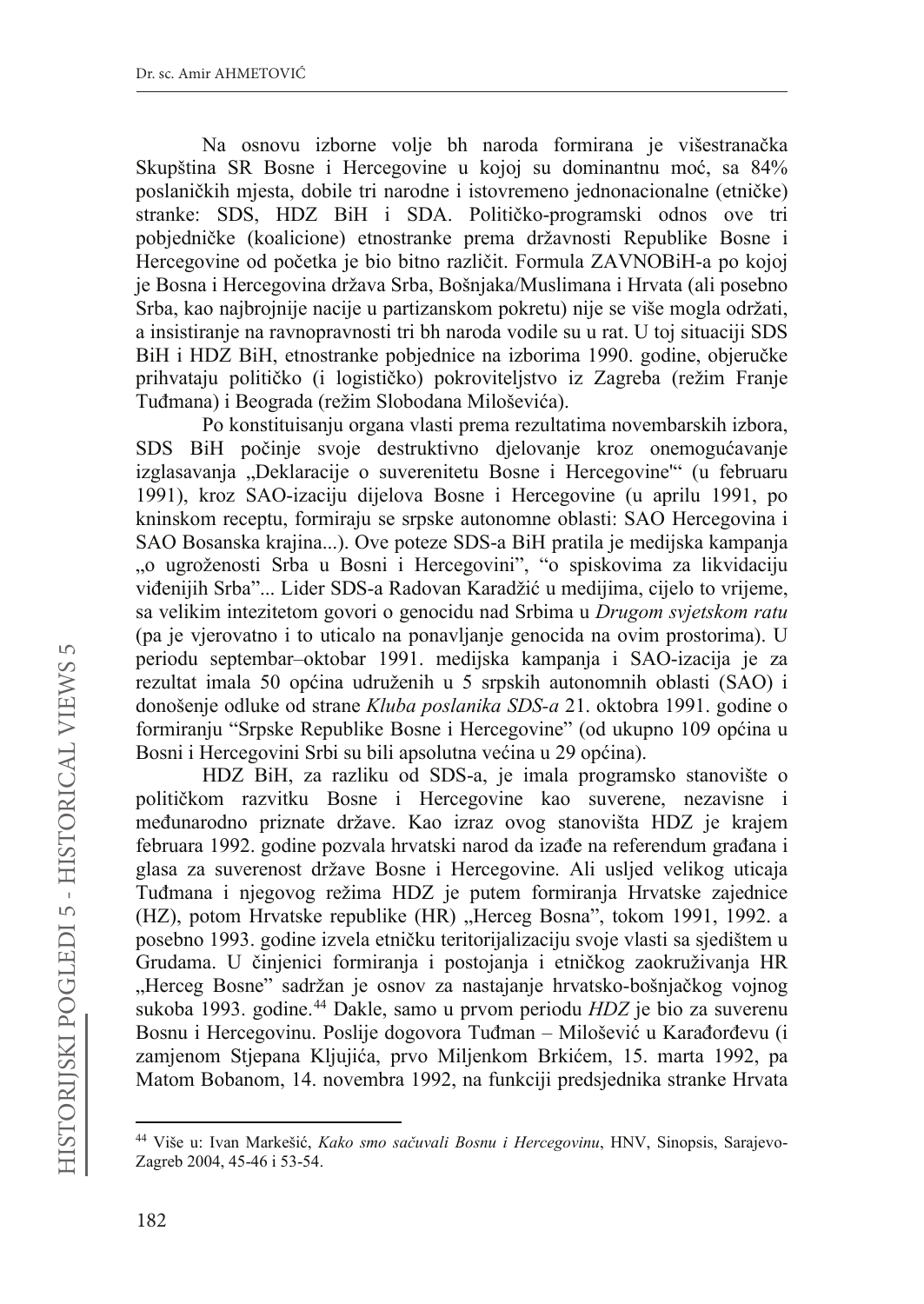u Bosni i Hercegovini) *HDZ BiH* će raditi na realizaciji plana o podjeli Bosne i Hercegovine. Oni koji su smatrali da treba Bosnu i Hercegovinu podijeliti već krajem 1991. godine počeli su sa institucionalnom integracijom Herceg – Bosne (H-B) u Hrvatsku, ali su se s druge strane zalagali za to da se javno podržava suverenost Bosne i Hercegovine, a taino radi na prikliučeniu H-B Hrvatskoj. To potvrđuje i svjedočenje Stjepana Kljuića, koji je kao predsjednik HDZ-a BiH bio sudionik jednog od takvih sastanka na komu se to otvoreno tražilo: "Plan je bio da formalno zagovaraju suverenu Bosnu i Hercegovinu, a u suštini su radili potpuno drugačije, dakle protiv nje, jer je nisu željeli... ...na razini diplomacije naši politički ljudi u Sarajevu mogu se i dalje kleti da su za suverenu Bosnu i Hercegovinu kao što smo to do sada govorili..." (iz Zapisnika sa sastanka predsjednika Hrvatske dr. Franje Tuđmana s delegacijom HDZ BiH, uz nazočnost dužnosnika Republike Hrvatske, održanog u Zagrebu, 27. prosinca 1991. godine).45 Svi oni koji bi se usprotivili toj perfidnoj politici, koja je konstanta u odnosima Republike Hrvatske prema državi Bosni i Hercegovini, bili su nemilosrdno uklonjeni iz *HDZ-a BiH* i sa političke scene. Sve to je rezultiralo da, po ugledu na *SDS BiH*, *HDZ* na čelu sa Matom Bobanom 18. novembra 1991. godine u Grudama proglasi nelegalnu *Hrvatsku zajednicu "Herceg–Bosna"*. Odmah nakon uspostave HZ H-B, Vlada Republike Bosne i Hercegovine je na osnovu Mišljenja *Ministarstva za pravosuđe i upravu* zaključila da su sve odluke HZ H-B nelegalne i nelegitimne, u suprotnosti sa Ustavom "i interesima države Bosne i Hercegovine i svih njenih građana i naroda, uključujući, dakako i hrvatski narod u Republici".<sup>46</sup> HZ H-B je nastavila raditi kao da te odluke Ustavnog suda Republike Bosne i Hercegovine nije ni bilo.<sup>47</sup> Analizirajući brojne primjere i varijante pluralnih društava, Dal nam skreće pažnju na problem "izopačenja programa regulisanja društvenih poslova". Definišući integraciju kao "mehanizam koji navodi učesnike u konfliktu da ozbiljno razmotre ne samo svoje suprotstavljene interese već i interese koji mogu biti zajednički, pomaže im da sagledaju mogućnost saradnje i da tačno odmjere relativne troškove i koristi saradnje i olakšava im saradnju kada shvate njene prednosti".48 Ovo je posebno upotrebljivo kada se analizira perfidna i licemjerna politika HDZ-a BiH od uvođenja višestranačja u Bosni i Hercegovini.

<sup>45</sup> *Slobodna Bosna*, br. 132, od 31. maja 1999, 8.

<sup>46</sup> HDZ BiH je 12.11.1991. proglasio tzv. *Hrvatsku zajednicu (HZ) Posavine* u B. Brodu, a 18. novembra 1991. u Grudama je proglašena i tzv. *HZ Herceg Bosna*. Potom je uslijedilo proglašenje tzv. *HZ Središnje Bosne* 27. januara 1992. godine.

<sup>47</sup> Ustavni sud Republike Bosne i Hercegovine poništio je *Odluku o uspostavi HZ H-B* i niz drugih akata HZ H-B jer nisu u saglasnosti sa Ustavom RBiH i u suprotnosti su sa zakonom ("Službeni list RbiH", br. 16/91). Organizacija vlasti i djelovanje organa HZ H-B bitno su različiti u različitim razdobljima njena postojanja. Prvo razdoblje počinje uspostavom HZ H-B 18. novembra 1991. godine i traje do formiranja HVO na nivou HZ H-B i u njenim općinama (8. aprila 1992). Sljedeće razdoblje traje do formiranja Hrvatske Republike H-B (HR H-B), 28. augusta 1993. godine.

<sup>48</sup> R. Dal, *Poliarhija*, 167.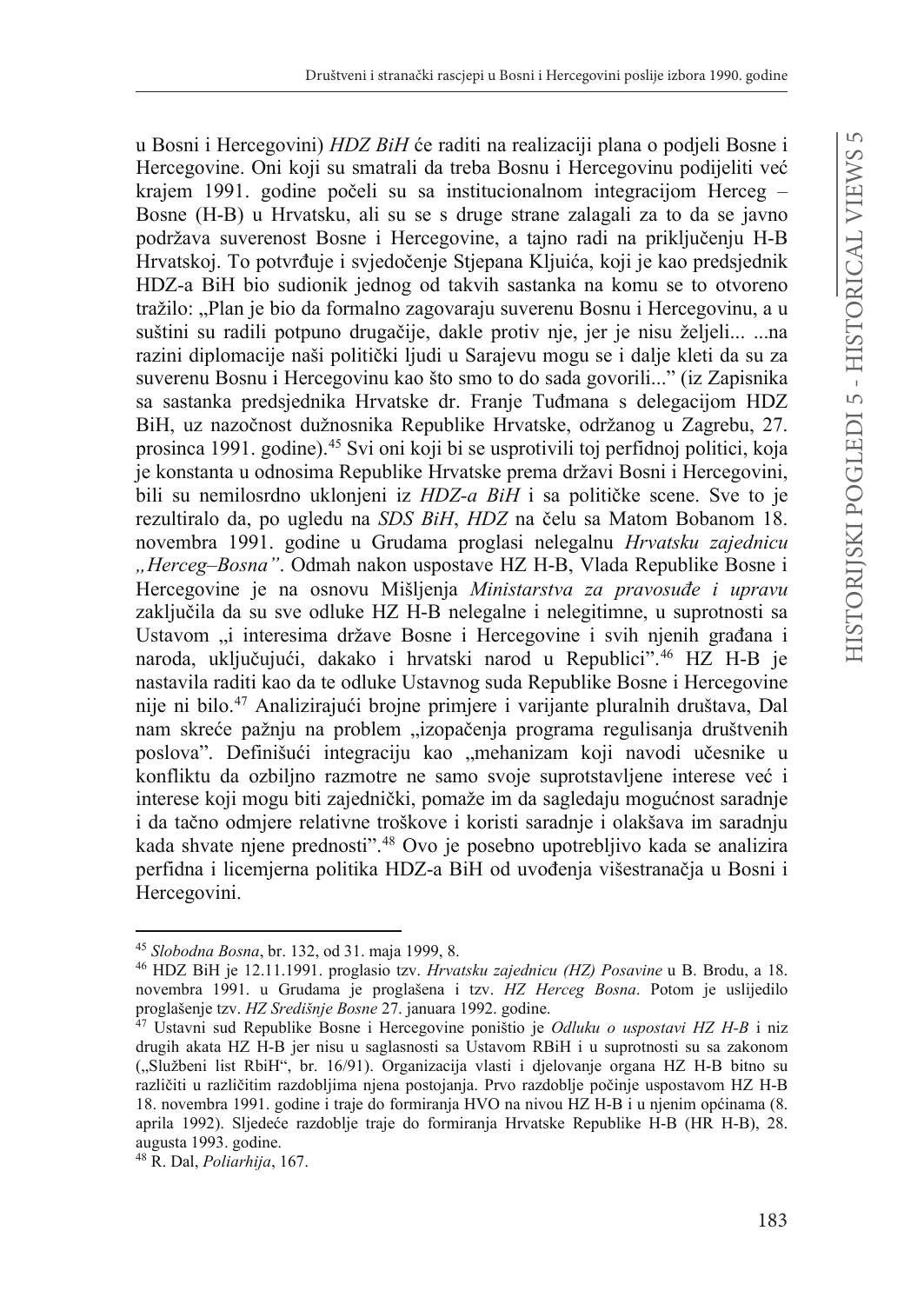Budući da nije došlo do definisania zajedničke programske platforme. kao i njene javne promocije i potpisivanja od strane HDZ BiH, SDS BiH i SDA, odlučivanje u Skupštini Republike Bosne i Hercegovine od samog početka višestranačke vlasti, a to je 1991. godina, dovodilo je do neslaganja i sukobliavania između zastupnika HDZ, SDA i SDS. To je za rezultat imalo da su u traženju rješenja za Bosnu i Hercegovinu (za njen državno-pravni status, u procesu disolucije SFRJ) tokom 1991. godine, nastale dvije grupacije/struje u Skupštini Bosne i Hercegovine. Jedna je struja zagovarala ideju suverenog i nezavisnog državnog razvoja Bosne i Hercegovine. Ovu grupaciju su činile dvije vladajuće stranke: SDA i HDZ BiH i pet opozicionih stranaka (a kasnije ju je podržalo i 64% građana na referendumu za suverenost Bosne i Hercegovine, provedenom 29. februara i 1. marta 1992. godine, zatim i Evropska zajednica preko Banditerove komisije). Druga opcija, a njen nosilac je bila *SDS*, bila je protiv priznavanja državnosti Bosne i Hercegovine na način kako ju je definisao ZAVNOBiH, a bila je i protiv priznavanja historijskih granica Bosne i Hercegovine, a podršku je imala u Srbiji i Crnoj Gori (režimu S. Miloševića). Povijesni ishod druge političke opcije završio je u upotrebi vojne sile i ratu. Početak rata veže se za opsadu Sarajeva i povlačenie rukovodstva SDS-a iz Skupštine Republike Bosne i Hercegovine na Pale.

Višestranačkim izborima 1990. je ponovljena jedna od važnih slabosti demokratije. Potvrđena je teorijska mogućnost da u liberalnoj demokratiji većina građana izabere zastupnike koji bi odlučili da neku manjinu (religijsku, etničku i druge) diskriminiziraju (direktno ili indirektno). Vladavina većine (iz jednog naroda) je dovela do tzv. *tiranije većine* nad onima koji nisu dio te većine (posebno u sredinama gdje su vlast osvojile HDZ BiH i SDS).

Zbog ovakvog ponašanja predstavnika bh Srba i bh Hrvata koalicija tri nacionalne stranake u Bosni i Hercegovini se počela raspadati već u prvoj godini vršenja vlasti. U ovom periodu su povijesni društveni rascjepi ponovo pretočeni u bh stranačke rascjepe i traju do danas.

### $Z$ *Aključak*

Građani u Bosni i Hercegovini trebaju apsolvirati svoju prošlost da bi se mogli posvetiti izazovima sadašnjosti i budućnosti. Etničke, konfesionalne i kulturne podjele i na kraju socijalističkog perioda su bile vrlo prisutne u Bosni i Hercegovini. Upravo na etničkim, konfesionalnim i kulturnim podjelama i memoriji ("historijskom etničkom sjećanju"), na naslijeđenim vjerskim i etničkim rascjepima i njihovoj političkoj mobilizaciji – veoma brzo su formirani i masovni etnički politički pokreti i stranke (SDA, SDS, HDZ BiH...). Time je ponovljena "greška" koju su 1910. godine, sa ciljem lakšeg vladanja Bosnom i Hercegovinom, napravile austro-ugarske vlasti a rezultat za bh građane je bio da su umjesto istinskog pluralizma dobili troetnički nacionalizam. Umjesto obećane demokratije građani Bosne i Hercegovine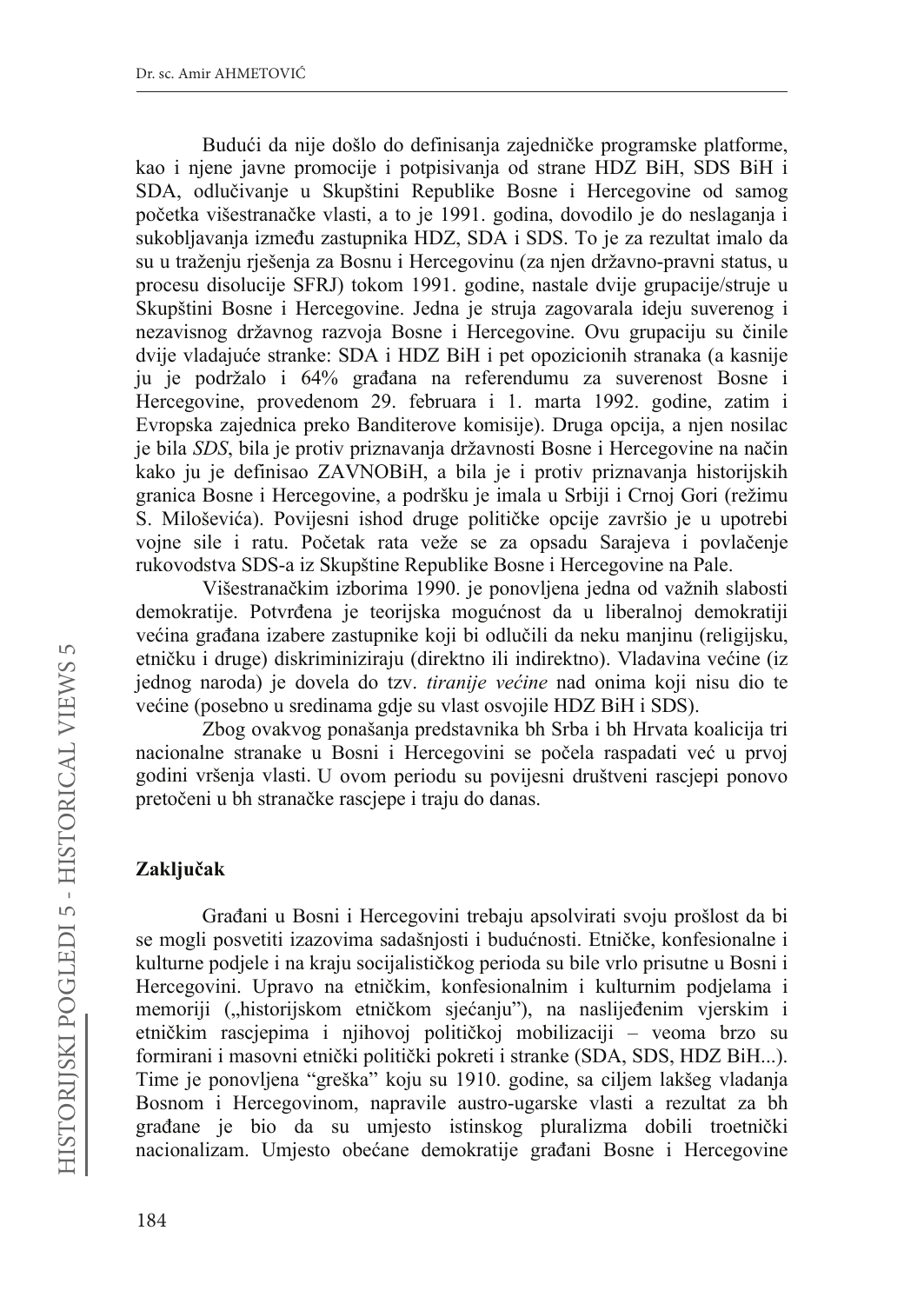dobili su etnokratiju sa svim pratećim nuspojavama (podjele, sukobi, stagnacija i duhovno i materijalno siromašenje).

Titova (socijalistička) Jugoslavija je značajno doprinijela uspješnoj modernizaciji Bosne i Hercegovine u mnogim oblastima. Naslijeđe te modernizacije je od kraja 1980-ih godina značajno devastirano i bh društvo je krenulo u drugom smjeru, prije svega u konstrukciju (multi)etničkih entiteta i kantona. To je za demokratiju (koja je trebala zamijeniti totalitarni komunistički režim) nepovoljan trend zato što se dodatno ugrožavaju prava manjina (i konstitutivnih naroda koji su manjina na teritoriji kantona ili entiteta) i onemogućava vladavina prava (vladavina zakona).

Od izbora 1990. godine i od početka procesa osamostaljivanja Bosne i Hercegovine iz SFRJ, svjedočili smo događajima koji neupitno pokazuju duboke podjele (rascjepe) u bh društvu. Najprije je pitanje osamostaljivanja ili način njegova provođenja bilo jedno od pitanja koje je duboko podijelilo bh društvo (plebiscite 1991. srpskog naroda u Bosni i Hercegovini i referendum 1992. građana u Bosni i Hercegovini). Potom je to bilo pitanje odnosa prema pripadnicima konstitutivnih naroda u Bosni i Hercegovini na teritoriji koju su (do početka tragičnog rata i agresije) kontrolisale vladajuće stranke SDS, HDZ BiH i SDA.

U radu je postavljeno i pitanje u kojoj mjeri se ovaj Lipset-Rokanov analitički model, formulisan 1960-ih, može primjeniti na analizu političkog organizovanja u Bosni i Hercegovini na kraju 20-og stoljeća i zašto postoji sličnost sa političkim organizovanjem na početku 20-og stoljeća? Ova se sličnost, zbog dugotrajnosti prekida parlamentarizma u Bosni i Hercegovini, ne može objasniti institucionalnim zamrzavanjem. Objašnjenje za činjenicu da su stranački rascjepi 1990-ih slični rascjepima na početku 20-og stoljeća leži u pojavi da slične društvene strukture stvaraju slične društvene i stranačke rascjepe kad god dobiju institucionalnu priliku za to. Zbog slične društvene strukture i slične konfiguracije moći u Bosni i Hercegovini na početku i na kraju 20-og stoljeća slična su i ponašanja političkih poduzetnika a time i glavni stranački rascjepi (i u prvim decenijama 21-og stoljeća).

I ovdje se ponovo može konstatovati da Bosna i Hercegovina funkcioniše kao podjeljeno društvo već dugo vremena. To je posljedica historijskih podjela koje je naslijedila naša generacija i sa čime se pokušavamo nositi na jedan civilizovan način i pokušavamo kroz proces emancipacije približiti građane sa tih centrističkih i secesionističkih pozicija – ideji funkcionalne i poželjne Bosne i Hercegovine.

Etnokonfesionalne grupe u Bosni i Hercegovini su određene i zajedničkim ideološkim sklopom, ali ne samo njime. One sa sobom često vežu i određeni stepen zatvorenosti u odnosu na ostatak bh društva i određenu tradiciju, koja nije isključivo posljedica vjerskih uvjerenja. Svaki narod vodi elita. Bosanskohercegovačke etnokonfesionalne grupe su bez političke elite (elite u smislu izvrsnosti). Bosna i Hercegovina ima političku klasu, koja stalno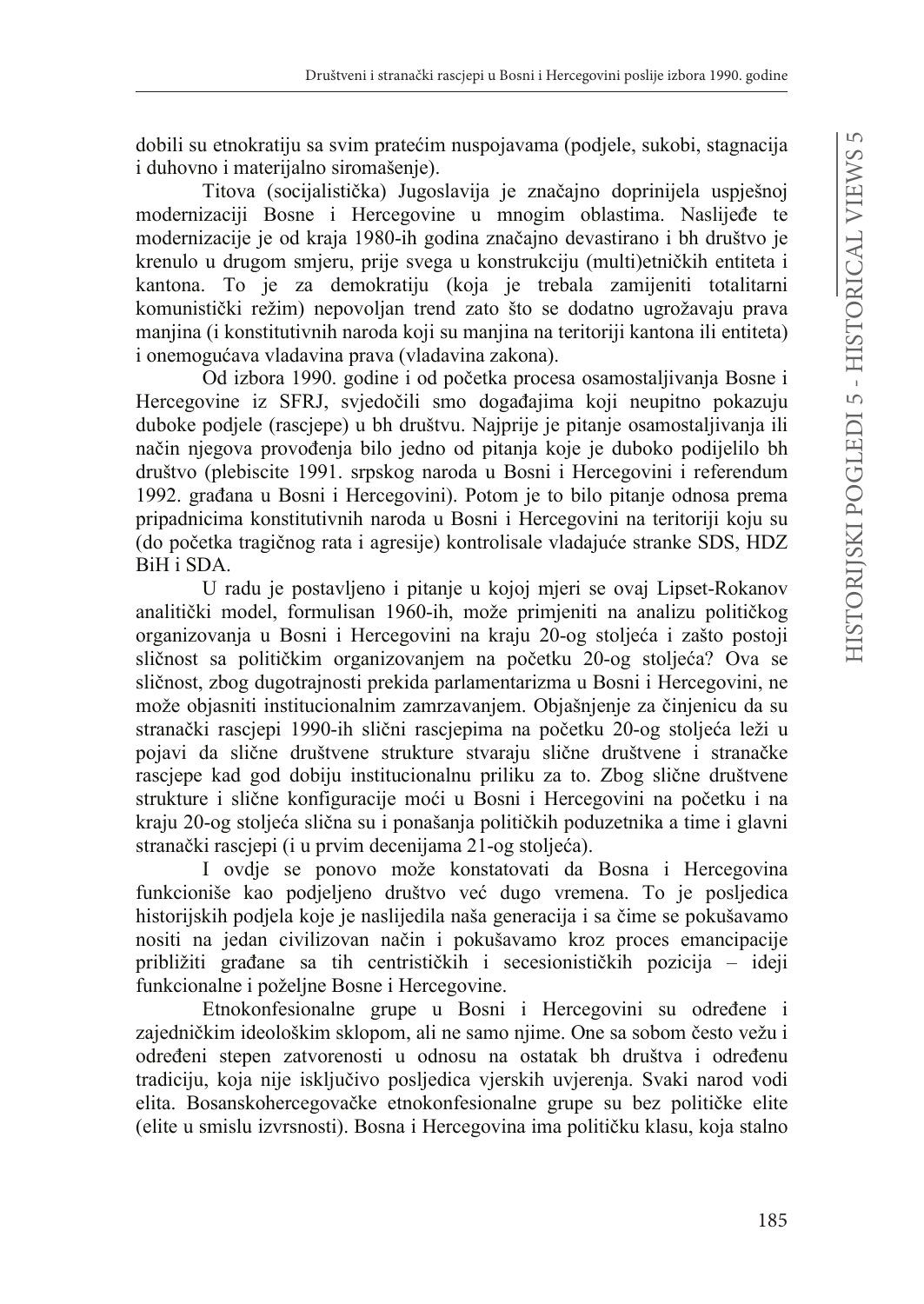pada na ispitima (reformskim) i ne može se smatrati elitom (u izvornom značenju tog pojma, ali ovo je tema za neki drugi rad).

#### **Summary**

Citizens in Bosnia and Herzegovina need to absolve their past in order to address the challenges of the present and the future. Ethnic, confessional and cultural divisions at the end of the socialist period were very present in Bosnia and Herzegovina. Precisely on ethnic, confessional and cultural divisions and memory ("historical ethnic memory"), on inherited religious and ethnic splits and their political mobilization - mass ethnic political movements and parties were formed very quickly ... SDA, SDS, HDZ BiH ... ). This repeated the "mistake" that the Austro-Hungarian authorities made in 1910, with the aim of facilitating the rule of Bosnia and Herzegovina, and the result for Bosnia and Herzegovina. the citizens were to get tri-ethnic nationalism instead of true pluralism. Instead of the promised democracy, the citizens of Bosnia and Herzegovina received ethnocracy with all the accompanying side effects (divisions, conflicts, stagnation and spiritual and material impoverishment).

Tito's (socialist) Yugoslavia significantly contributed to the successful modernization of Bosnia and Herzegovina in many areas. The legacy of that modernization has been significantly devastated since the late 1980s. society has moved in a different direction, primarily in the construction of (multi) ethnic entities and cantons. This is an unfavorable trend for democracy (which was supposed to replace the totalitarian communist regime) because the rights of minorities (and constituent peoples who are minorities in the territory of cantons or entities) are further endangered and the rule of law (rule of law) is prevented.

Since the 1990 elections and since the beginning of the process of independence of Bosnia and Herzegovina from the SFRY, we have witnessed events that unquestionably show deep divisions in BiH society. At first, the issue of independence or the manner of its implementation was one of the issues that deeply divided BiH. society (plebiscites of the 1991 Serbian people in Bosnia and Herzegovina and the 1992 referendum of the citizens of Bosnia and Herzegovina). Then it was a question of the attitude towards the members of the constituent peoples in Bosnia and Herzegovina on the territory which (until the beginning of the tragic war and aggression) was controlled by the ruling parties SDS, HDZ BiH and SDA.

The paper also raises the question of the extent to which this Lipset-Rokan analytical model, formulated in the 1960s, can be applied to the analysis of political organization in Bosnia and Herzegovina at the end of the 20th century and why there is a similarity with political organization in the early 20th century. century? This similarity, due to the long duration of the break in parliamentarism in Bosnia and Herzegovina, cannot be explained by the